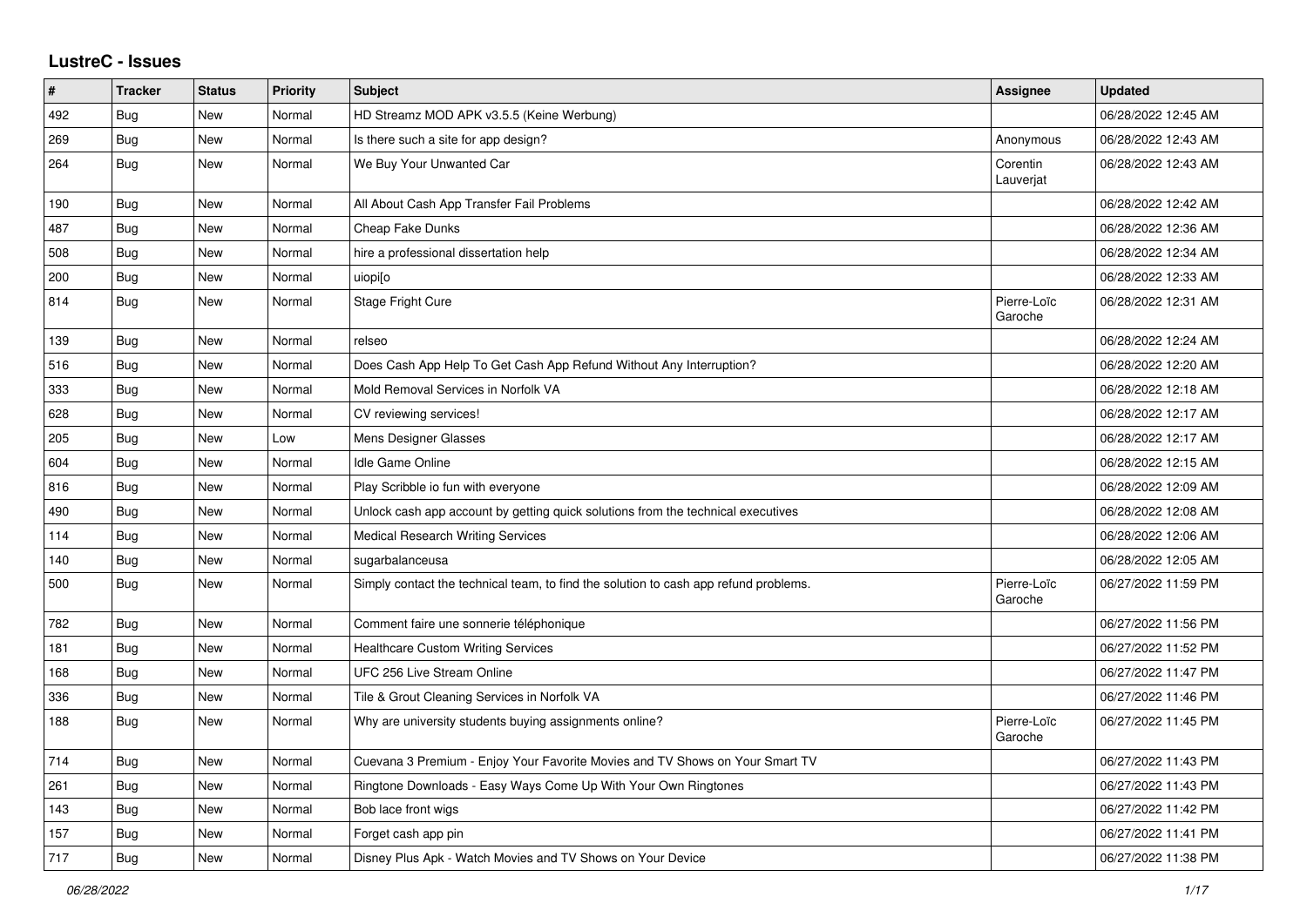| #   | <b>Tracker</b> | <b>Status</b> | <b>Priority</b> | <b>Subject</b>                                                         | <b>Assignee</b>        | <b>Updated</b>      |
|-----|----------------|---------------|-----------------|------------------------------------------------------------------------|------------------------|---------------------|
| 169 | <b>Bug</b>     | New           | Normal          | CV Maker - UAE CV Writing Agency                                       |                        | 06/27/2022 11:37 PM |
| 234 | <b>Bug</b>     | New           | Normal          | My Personal Experience With the College Writing Services               |                        | 06/27/2022 11:31 PM |
| 470 | Bug            | New           | Normal          | Commercial Floor Cleaning Westchester MA                               |                        | 06/27/2022 11:31 PM |
| 939 | <b>Bug</b>     | New           | Normal          | Ability to change sound notifications                                  | Christophe<br>Garion   | 06/27/2022 11:29 PM |
| 607 | <b>Bug</b>     | New           | Normal          | Vex 5                                                                  |                        | 06/27/2022 11:24 PM |
| 495 | Bug            | New           | Normal          | Twitch Clip Downloader Download Twitch Clips Online 2021               |                        | 06/27/2022 11:24 PM |
| 498 | <b>Bug</b>     | New           | Normal          | Téléchargeur SoundCloud : SoundCloud en Mp3                            | Christophe<br>Garion   | 06/27/2022 11:18 PM |
| 92  | <b>Bug</b>     | New           | High            | expression should have been normalized in EMF backend                  | Pierre-Loïc<br>Garoche | 06/27/2022 11:11 PM |
| 494 | <b>Bug</b>     | <b>New</b>    | Normal          | <b>Buy Discussion Post</b>                                             |                        | 06/27/2022 11:08 PM |
| 595 | Bug            | New           | Normal          | RFM Online - une révolution dans la gestion de l'identité numérique    |                        | 06/27/2022 11:06 PM |
| 116 | <b>Bug</b>     | New           | Normal          | aertaeyg                                                               |                        | 06/27/2022 11:06 PM |
| 481 | <b>Bug</b>     | New           | Normal          | Nur Online Shop                                                        |                        | 06/27/2022 11:05 PM |
| 120 | <b>Bug</b>     | New           | Normal          | ghfjtkx                                                                | Pierre-Loïc<br>Garoche | 06/27/2022 11:05 PM |
| 178 | Bug            | New           | Normal          | transparent lace wigs                                                  |                        | 06/27/2022 11:04 PM |
| 289 | Bug            | New           | Normal          | Recover Yahoo Mail Forgotten Password - Explore Kanata Chinese         |                        | 06/27/2022 11:03 PM |
| 219 | <b>Bug</b>     | <b>New</b>    | Normal          | Free Ringtones for Cell Phones.                                        |                        | 06/27/2022 11:03 PM |
| 182 | Bug            | New           | Normal          | <b>Healthcare Custom Writing Services</b>                              |                        | 06/27/2022 11:00 PM |
| 922 | <b>Bug</b>     | New           | Normal          | Why Is The Need For Assignment Writing Services?                       |                        | 06/27/2022 10:54 PM |
| 772 | <b>Bug</b>     | New           | Normal          | united airlines baggage policy                                         |                        | 06/27/2022 10:53 PM |
| 278 | <b>Bug</b>     | New           | Normal          | Cash App Help & Solutions - Here You Will Get Better Assistance        |                        | 06/27/2022 10:40 PM |
| 536 | Bug            | New           | Normal          | How to check the balance on the cash app card                          | Hamza<br>Bourbouh      | 06/27/2022 10:40 PM |
| 830 | Bug            | New           | Normal          | Poppy Playtime APK                                                     |                        | 06/27/2022 10:31 PM |
| 592 | <b>Bug</b>     | New           | Normal          | Deezer Premium APK - Baixe músicas de qualquer lugar do mundo de graça |                        | 06/27/2022 10:23 PM |
| 228 | <b>Bug</b>     | New           | Normal          | Why Does Cash App Transaction Failed? - Here Is the Answer             |                        | 06/27/2022 10:20 PM |
| 251 | Bug            | New           | Normal          | All About Cash App Transfer Fail Problems                              | Pierre-Loïc<br>Garoche | 06/27/2022 10:19 PM |
| 321 | Bug            | New           | Normal          | Tile & Grout Cleaning Services in Virginia Beach VA                    |                        | 06/27/2022 10:08 PM |
| 312 | <b>Bug</b>     | New           | Normal          | Stain Protection Services in Virginia Beach VA                         |                        | 06/27/2022 10:07 PM |
| 737 | <b>Bug</b>     | New           | Normal          | How Do I Talk To A Live Person At Facebook If Anything Is Doubtful?    |                        | 06/27/2022 09:59 PM |
| 762 | Bug            | New           | Normal          | How To Add Money To A Cash App Card If Struggling With Low Amount?     |                        | 06/27/2022 09:58 PM |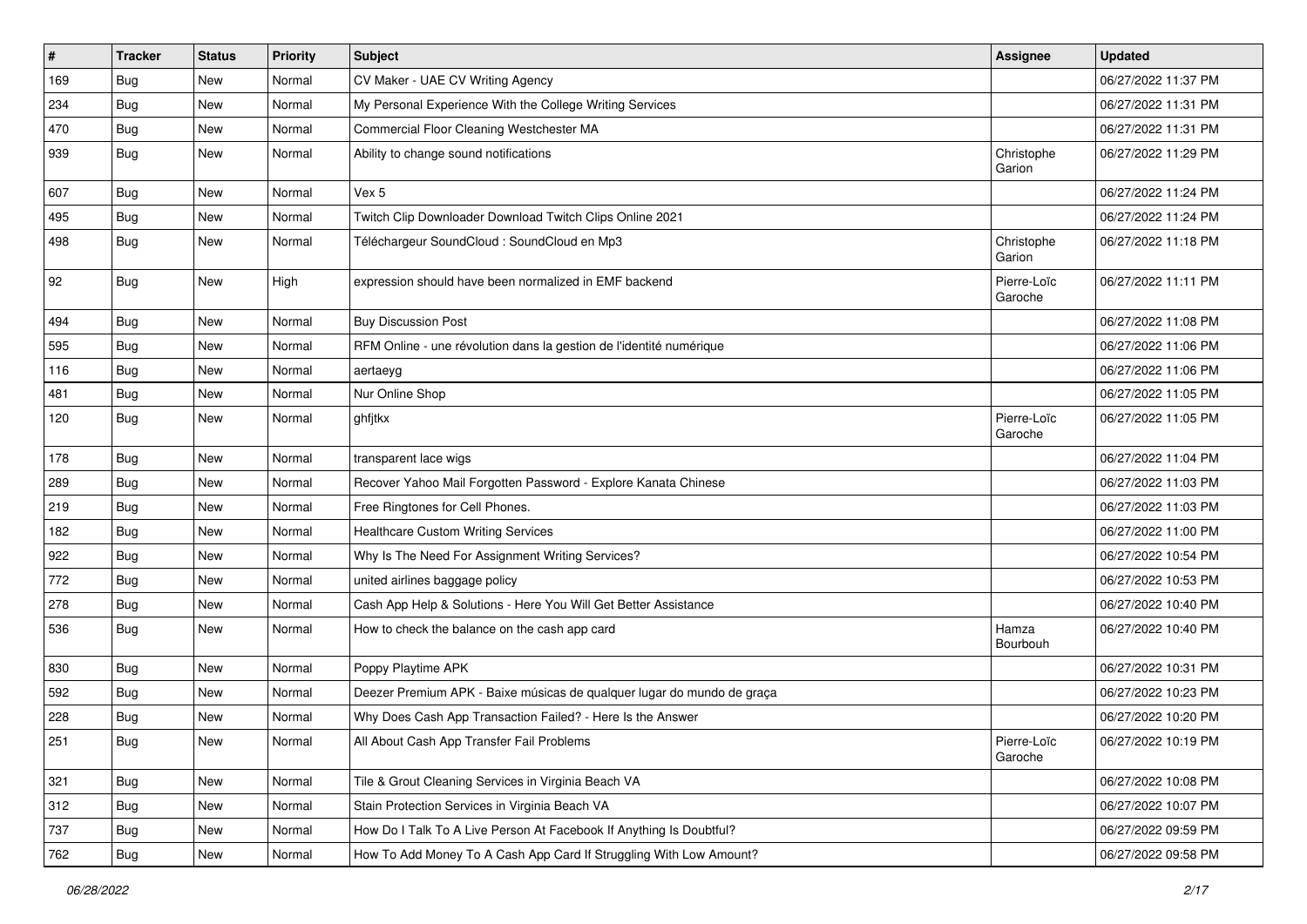| $\vert$ # | <b>Tracker</b> | <b>Status</b> | <b>Priority</b> | Subject                                                                                                                                      | Assignee               | <b>Updated</b>      |
|-----------|----------------|---------------|-----------------|----------------------------------------------------------------------------------------------------------------------------------------------|------------------------|---------------------|
| 684       | <b>Bug</b>     | New           | Normal          | Difference between paper map and online map                                                                                                  |                        | 06/27/2022 09:55 PM |
| 519       | <b>Bug</b>     | New           | Normal          | Are you finding online UK Assignment writers?                                                                                                |                        | 06/27/2022 09:51 PM |
| 347       | Bug            | New           | Normal          | Eco/Green Cleaning Services in Chesapeake VA                                                                                                 |                        | 06/27/2022 09:46 PM |
| 600       | <b>Bug</b>     | <b>New</b>    | Normal          | Play Store Pro                                                                                                                               |                        | 06/27/2022 09:43 PM |
| 556       | Bug            | New           | Normal          | Play Game Mod Apk With Your Friends                                                                                                          |                        | 06/27/2022 09:42 PM |
| 504       | <b>Bug</b>     | <b>New</b>    | Normal          | A beginner should always look for online Java assignment help!                                                                               |                        | 06/27/2022 09:41 PM |
| 331       | Bug            | New           | Normal          | Water Extraction Services in Norfolk VA                                                                                                      |                        | 06/27/2022 09:38 PM |
| 486       | <b>Bug</b>     | New           | Low             | <b>HP Wireless Printer Setup</b>                                                                                                             | Anonymous              | 06/27/2022 09:35 PM |
| 561       | <b>Bug</b>     | New           | Normal          | Enjoy the Full YouTube Premium Experience With YouTube Premium Membership                                                                    |                        | 06/27/2022 09:33 PM |
| 76        | <b>Bug</b>     | New           | Normal          | Import error: Load error: imported node real_to_int declared in a regular Lustre file. File "include/conv.lusi", line 1,<br>characters 0-64: |                        | 06/27/2022 09:32 PM |
| 948       | Bug            | <b>New</b>    | Normal          | Canon IJ Network Tool                                                                                                                        |                        | 06/27/2022 09:30 PM |
| 215       | Bug            | New           | Normal          | How For Top Level Cell Phone For You                                                                                                         |                        | 06/27/2022 09:19 PM |
| 507       | <b>Bug</b>     | New           | Normal          | central.bitdefender.com                                                                                                                      |                        | 06/27/2022 09:13 PM |
| 601       | <b>Bug</b>     | New           | Normal          | Best Essay Writing Service UK                                                                                                                | Pierre-Loïc<br>Garoche | 06/27/2022 09:13 PM |
| 73        | Bug            | New           | Urgent          | properties ID is not set in Json in EMF backend                                                                                              | Pierre-Loïc<br>Garoche | 06/27/2022 09:11 PM |
| 155       | Bug            | New           | Normal          | Cant access my cash app account                                                                                                              | Pierre-Loïc<br>Garoche | 06/27/2022 09:11 PM |
| 211       | Bug            | New           | Normal          | Problem in Cash App rebate? Call Cash App customer service number for help.                                                                  |                        | 06/27/2022 09:05 PM |
| 599       | <b>Bug</b>     | New           | Normal          | Do you know how to delete cash app account from your computer?                                                                               |                        | 06/27/2022 09:05 PM |
| 777       | Bug            | New           | Normal          | Obtain driving instructions using Google Maps.                                                                                               |                        | 06/27/2022 09:05 PM |
| 267       | <b>Bug</b>     | New           | Normal          | How To Use Internet Radio Services To Listen To Your Favorite Songs                                                                          |                        | 06/27/2022 09:03 PM |
| 275       | <b>Bug</b>     | New           | Normal          | Activate Cash App Card With Or Without QR - Step By Step Guide                                                                               | Pierre-Loïc<br>Garoche | 06/27/2022 09:01 PM |
| 554       | Bug            | New           | Normal          | XvideoStudio Video Editor APK Free Download on TechToDown                                                                                    |                        | 06/27/2022 08:59 PM |
| 783       | <b>Bug</b>     | <b>New</b>    | Normal          | How Do I Determine The Reasons And Solutions To Fix Cash App Transfer Failed?                                                                |                        | 06/27/2022 08:58 PM |
| 568       | Bug            | <b>New</b>    | Normal          | Instale a versão mais recente do YouTube Premium                                                                                             |                        | 06/27/2022 08:56 PM |
| 529       | Bug            | New           | Normal          | Thop TV APK - Free Download for Android                                                                                                      |                        | 06/27/2022 08:52 PM |
| 258       | <b>Bug</b>     | New           | Normal          | Fake Nike Dunk High AMBUSH Deep Royal                                                                                                        |                        | 06/27/2022 08:50 PM |
| 209       | <b>Bug</b>     | New           | Normal          | Neglect to access old Cash App account considering message notice issue? Contact help.                                                       |                        | 06/27/2022 08:49 PM |
| 525       | Bug            | New           | Normal          | If you don't have a QR code: How to activate cash app card in app                                                                            |                        | 06/27/2022 08:47 PM |
| 244       | <b>Bug</b>     | New           | Normal          | Quels sont les avantages des stations de radio en ligne.                                                                                     |                        | 06/27/2022 08:46 PM |
| 145       | Bug            | New           | Normal          | abdulbaissagar                                                                                                                               |                        | 06/27/2022 08:45 PM |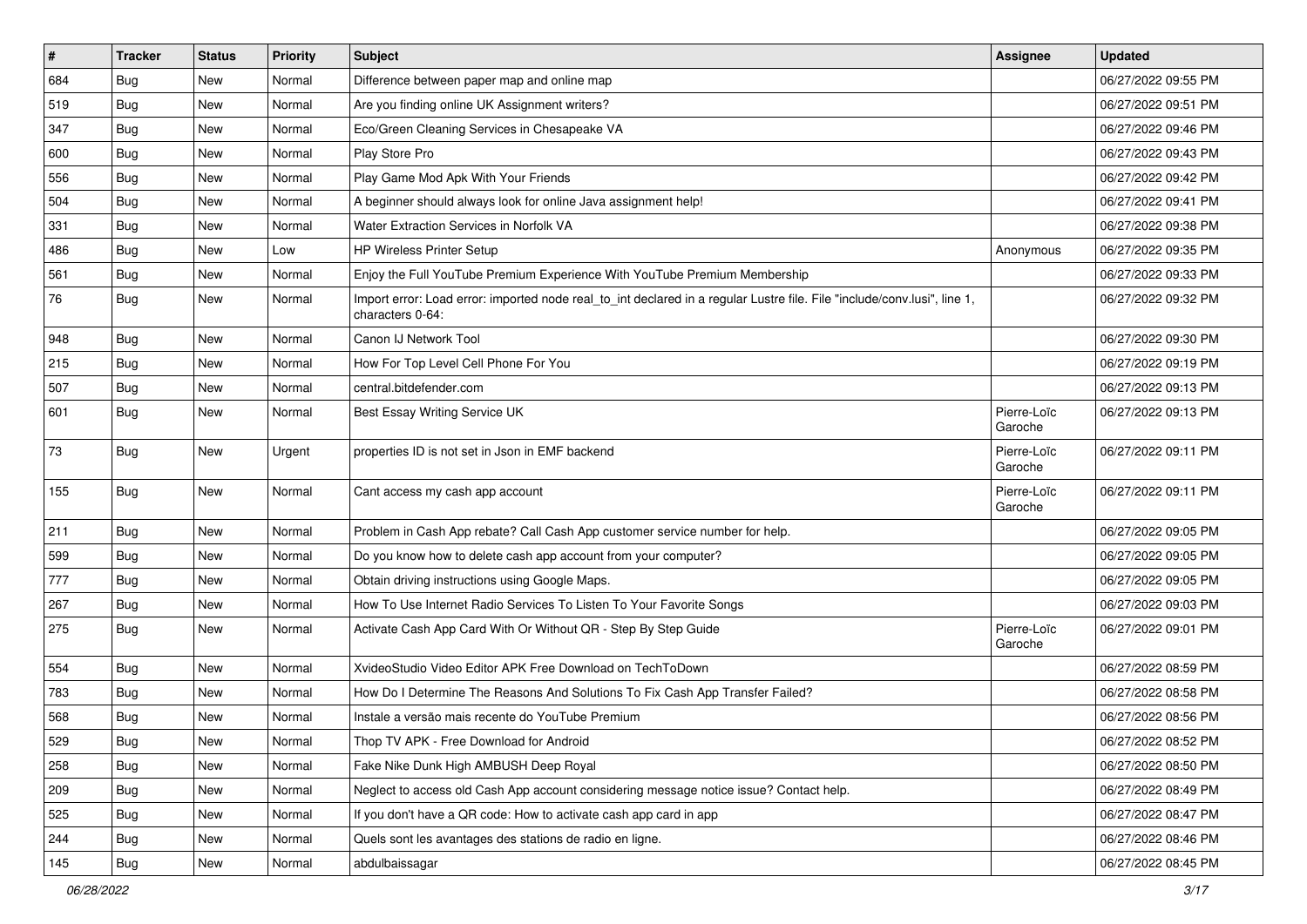| $\vert$ # | <b>Tracker</b> | <b>Status</b> | Priority | Subject                                                                                                      | <b>Assignee</b>        | <b>Updated</b>      |
|-----------|----------------|---------------|----------|--------------------------------------------------------------------------------------------------------------|------------------------|---------------------|
| 503       | <b>Bug</b>     | New           | Normal   | Youtube Premium Apk free download for Android                                                                |                        | 06/27/2022 08:43 PM |
| 761       | <b>Bug</b>     | New           | Normal   | What is it about basketball that makes it so popular in the United States?                                   | Corentin<br>Lauverjat  | 06/27/2022 08:40 PM |
| 501       | <b>Bug</b>     | New           | Normal   | How Do I Annihilate Cash App Transfer Failed Problems Effectively                                            | Pierre-Loïc<br>Garoche | 06/27/2022 08:38 PM |
| 718       | Bug            | <b>New</b>    | High     | Solve Complex Accounting Assignments                                                                         | Hamza<br>Bourbouh      | 06/27/2022 08:38 PM |
| 804       | Bug            | <b>New</b>    | Normal   | Review                                                                                                       |                        | 06/27/2022 08:38 PM |
| 1018      | <b>Bug</b>     | New           | Normal   | So erhalten Sie ein kostenloses Hörbuch                                                                      |                        | 06/27/2022 08:35 PM |
| 559       | Bug            | New           | High     | What Are Permission For Applications like Facebook Sending MMS?                                              |                        | 06/27/2022 08:34 PM |
| 496       | <b>Bug</b>     | New           | Normal   | What is Live NetTV?                                                                                          |                        | 06/27/2022 08:32 PM |
| 138       | <b>Bug</b>     | New           | Normal   | own-sweethome                                                                                                |                        | 06/27/2022 08:22 PM |
| 971       | <b>Bug</b>     | New           | Normal   | How Do I Check Balance On Cash App Card With Optimum Ease?                                                   |                        | 06/27/2022 08:16 PM |
| 75        | <b>Bug</b>     | New           | Normal   | exception File "checks/algebraicLoop.ml", line 368, characters 16-22: Assertion failed                       |                        | 06/27/2022 08:11 PM |
| 285       | <b>Bug</b>     | New           | Normal   | Have you ever written an essay?                                                                              |                        | 06/27/2022 08:05 PM |
| 951       | <b>Bug</b>     | New           | Normal   | Canon.com/ijsetup                                                                                            |                        | 06/27/2022 07:56 PM |
| 194       | <b>Bug</b>     | New           | Normal   | lace closure wigs                                                                                            |                        | 06/27/2022 07:56 PM |
| 774       | <b>Bug</b>     | New           | Normal   | Follow proper initiatives                                                                                    |                        | 06/27/2022 07:54 PM |
| 512       | <b>Bug</b>     | New           | Normal   | The Importance Of Using Custom Writing Services                                                              |                        | 06/27/2022 07:52 PM |
| 621       | <b>Bug</b>     | New           | Normal   | Buy All Modafinil & Armodafinil Tablets @Buy Modafinil US                                                    |                        | 06/27/2022 07:52 PM |
| 502       | Bug            | <b>New</b>    | Normal   | Les instructions pour définir des sonneries pour iPhone sont simples et faciles à suivre                     |                        | 06/27/2022 07:52 PM |
| 531       | <b>Bug</b>     | New           | Normal   | Cheap Assignment Writing Service UK                                                                          | Anonymous              | 06/27/2022 07:38 PM |
| 612       | <b>Bug</b>     | New           | Normal   | Luxury Slingshot Rental                                                                                      |                        | 06/27/2022 07:36 PM |
| 133       | <b>Bug</b>     | New           | Normal   | craftlabs                                                                                                    |                        | 06/27/2022 07:32 PM |
| 534       | <b>Bug</b>     | New           | Normal   | Know how to initiate cash app refund by contacting the technical team                                        | Pierre-Loïc<br>Garoche | 06/27/2022 07:31 PM |
| 523       | Bug            | New           | Normal   | What Is The Right Google Account Recovery Aid To Regain Account Access?                                      | Pierre-Loïc<br>Garoche | 06/27/2022 07:29 PM |
| 634       | <b>Bug</b>     | <b>New</b>    | Normal   | Buy Vidalista Tablets (Tadalafil) at [\$25 OFF + Free Shipping] Vidalistatablets                             |                        | 06/27/2022 07:24 PM |
| 820       | Bug            | New           | Normal   | Metal Slug Apk para Android                                                                                  |                        | 06/27/2022 07:22 PM |
| 161       | <b>Bug</b>     | New           | Normal   | dfdrtyuio                                                                                                    |                        | 06/27/2022 07:21 PM |
| 677       | <b>Bug</b>     | New           | Normal   | Logo Design Services Near Me                                                                                 |                        | 06/27/2022 07:18 PM |
| 661       | <b>Bug</b>     | New           | Normal   | Turbo VPN MOD APK Download                                                                                   |                        | 06/27/2022 07:18 PM |
| 210       | <b>Bug</b>     | New           | Normal   | Issue with check symbol in Cash App? Dial assist number with calling Cash App customer service phone number. |                        | 06/27/2022 07:16 PM |
| 586       | Bug            | New           | Normal   | Best Modifications For Your Mobile Phone                                                                     |                        | 06/27/2022 07:15 PM |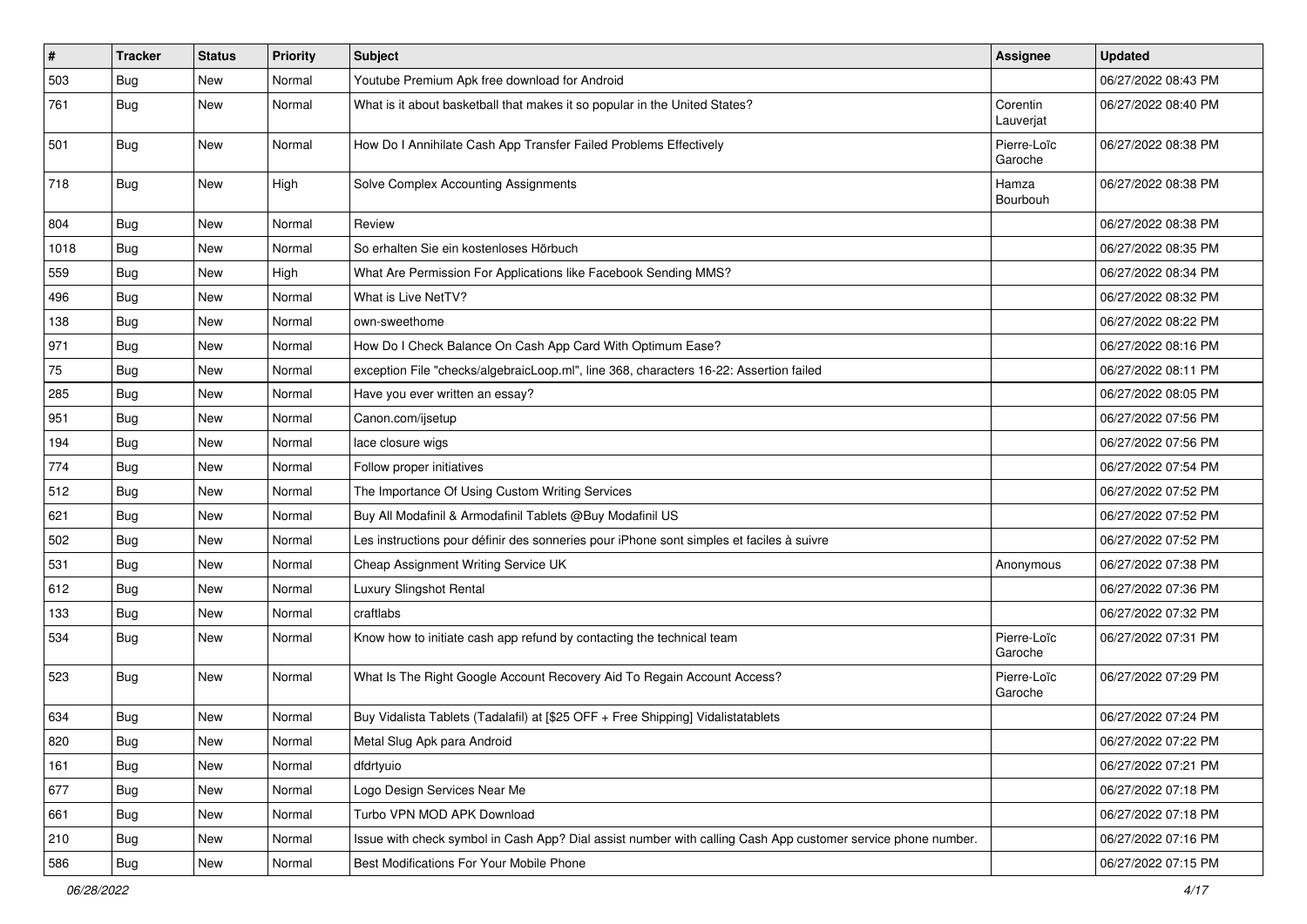| $\sharp$ | <b>Tracker</b> | <b>Status</b> | Priority | <b>Subject</b>                                                             | Assignee               | <b>Updated</b>      |
|----------|----------------|---------------|----------|----------------------------------------------------------------------------|------------------------|---------------------|
| 987      | Bug            | New           | Normal   | <b>Medicinal Mushrooms</b>                                                 |                        | 06/27/2022 07:13 PM |
| 246      | Bug            | <b>New</b>    | Normal   | The Beast App                                                              |                        | 06/27/2022 07:03 PM |
| 542      | Bug            | New           | Normal   | Web N Logo Design                                                          |                        | 06/27/2022 07:02 PM |
| 489      | Bug            | New           | Normal   | Get cash app refund instantly if sent to the wrong person                  |                        | 06/27/2022 06:48 PM |
| 217      | Bug            | New           | Normal   | How this service matter most?                                              |                        | 06/27/2022 06:48 PM |
| 497      | Bug            | New           | Normal   | Fake Nike Dunk Low Off-White Lot 50                                        |                        | 06/27/2022 06:48 PM |
| 656      | Bug            | <b>New</b>    | Normal   | Kiwi Nutrition Facts And Health Benefits                                   |                        | 06/27/2022 06:45 PM |
| 515      | <b>Bug</b>     | New           | Normal   | Fragment Nike Dunk High Tokyo Fake                                         |                        | 06/27/2022 06:40 PM |
| 352      | <b>Bug</b>     | <b>New</b>    | Normal   | Tile & Grout Cleaning Services in Chesapeake VA                            |                        | 06/27/2022 06:39 PM |
| 482      | Bug            | New           | Normal   | <b>Text Window</b>                                                         |                        | 06/27/2022 06:39 PM |
| 659      | <b>Bug</b>     | <b>New</b>    | Normal   | Olive Oil Properties And Health Benefits                                   |                        | 06/27/2022 06:34 PM |
| 202      | Bug            | New           | Normal   | blonde wig                                                                 |                        | 06/27/2022 06:27 PM |
| 618      | Bug            | New           | Normal   | Buy Steroids Online with OurMedicnes.com   Best Quality Steroids           |                        | 06/27/2022 06:17 PM |
| 739      | <b>Bug</b>     | New           | Normal   | law dissertation help                                                      |                        | 06/27/2022 06:12 PM |
| 150      | <b>Bug</b>     | New           | Normal   | dfgh                                                                       |                        | 06/27/2022 05:59 PM |
| 602      | Bug            | New           | Normal   | Best Essay Writing Service UK                                              | Pierre-Loïc<br>Garoche | 06/27/2022 05:53 PM |
| 563      | Bug            | New           | Normal   | Understanding the Difference Between Free and Paid Mod Apks                |                        | 06/27/2022 05:53 PM |
| 248      | <b>Bug</b>     | New           | Normal   | Mobile ringtones and attractiveness ringtones                              |                        | 06/27/2022 05:51 PM |
| 279      | Bug            | New           | High     | What is an essential feature of an internal communications app?            |                        | 06/27/2022 05:40 PM |
| 587      | Bug            | New           | Normal   | Why Picsart Pro Offers Great Features                                      |                        | 06/27/2022 05:28 PM |
| 707      | <b>Bug</b>     | New           | Normal   | Why Accounting Assignments Are Beneficial For The Students?                | Pierre-Loïc<br>Garoche | 06/27/2022 05:25 PM |
| 457      | <b>Bug</b>     | New           | Normal   | Carpet Cleaning Medford MA                                                 |                        | 06/27/2022 05:21 PM |
| 682      | Bug            | New           | Normal   | Does Facebook customer service live chat allow to speak with someone?      |                        | 06/27/2022 05:19 PM |
| 787      | Bug            | New           | Normal   | <b>Assured Assignment Help</b>                                             |                        | 06/27/2022 05:19 PM |
| 532      | <b>Bug</b>     | New           | Normal   | My Assignment Help                                                         |                        | 06/27/2022 05:16 PM |
| 695      | <b>Bug</b>     | <b>New</b>    | Normal   | Refer Listas IPTV Apk                                                      |                        | 06/27/2022 05:13 PM |
| 673      | Bug            | New           | Normal   | Learn the basics of pixel art - Clear grid                                 |                        | 06/27/2022 05:06 PM |
| 540      | <b>Bug</b>     | New           | Normal   | Why Haven't I Received My Cash App Card? Can I get t the reasons behind it |                        | 06/27/2022 04:54 PM |
| 1077     | Bug            | New           | Normal   | Les excellentes façons d'utiliser ces images                               |                        | 06/27/2022 04:52 PM |
| 583      | <b>Bug</b>     | New           | High     | Need the Cash app customer service phone number?                           |                        | 06/27/2022 04:49 PM |
| 678      | <b>Bug</b>     | New           | Normal   | How to be a winner in buidnow gg                                           |                        | 06/27/2022 04:47 PM |
| 183      | Bug            | New           | Normal   | Nursing Assignment Help Online                                             |                        | 06/27/2022 04:41 PM |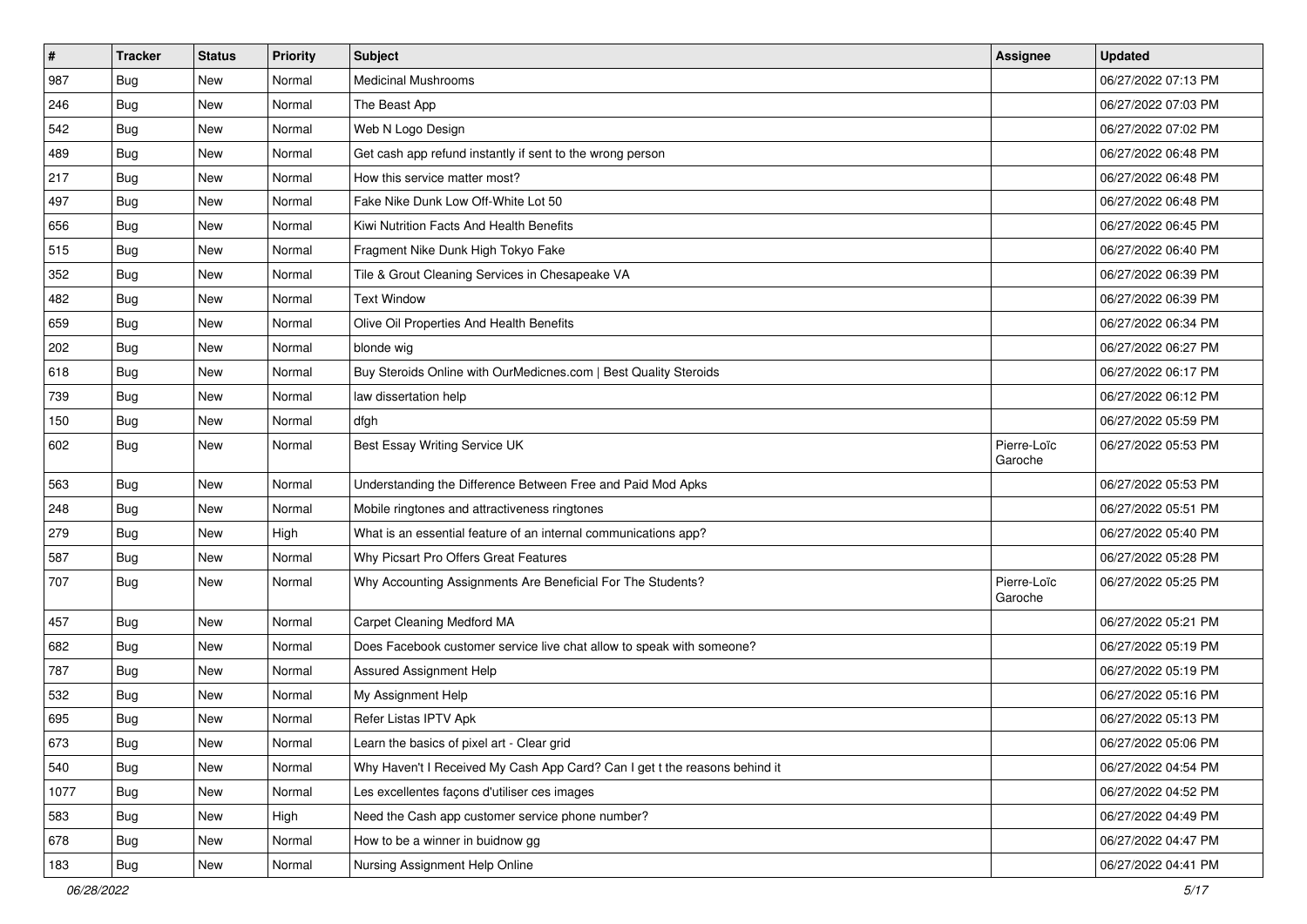| $\vert$ # | <b>Tracker</b> | <b>Status</b> | <b>Priority</b> | Subject                                                        | <b>Assignee</b>        | <b>Updated</b>      |
|-----------|----------------|---------------|-----------------|----------------------------------------------------------------|------------------------|---------------------|
| 380       | Bug            | New           | Normal          | Moving Services in McLean VA                                   |                        | 06/27/2022 04:40 PM |
| 479       | <b>Bug</b>     | <b>New</b>    | Normal          | Limousine Service Bellevue WA                                  |                        | 06/27/2022 04:37 PM |
| 763       | Bug            | <b>New</b>    | High            | How to Make a Ringtone on Your iPhone                          |                        | 06/27/2022 04:16 PM |
| 760       | <b>Bug</b>     | New           | Normal          | apkmod                                                         |                        | 06/27/2022 04:13 PM |
| 986       | Bug            | <b>New</b>    | Normal          | dbhdsvbhdf                                                     | Christophe<br>Garion   | 06/27/2022 04:12 PM |
| 480       | Bug            | <b>New</b>    | Normal          | Nur Online Shop                                                |                        | 06/27/2022 04:03 PM |
| 738       | Bug            | New           | Normal          | How Much Amount Do I Get Using The Referral Code For Cash App? |                        | 06/27/2022 03:58 PM |
| 697       | Bug            | New           | Normal          | How to Descargar Pura TV For Android                           |                        | 06/27/2022 03:57 PM |
| 953       | Bug            | <b>New</b>    | Normal          | Manga Dogs - Read Your Favorite Comics on Your Smartphone      |                        | 06/27/2022 03:53 PM |
| 686       | Bug            | <b>New</b>    | Normal          | Welcome To The Most Demandable Mahipalpur Escorts Agency       |                        | 06/27/2022 03:45 PM |
| 655       | <b>Bug</b>     | New           | Normal          | <b>Eggplant Health Benefits</b>                                |                        | 06/27/2022 03:40 PM |
| 292       | <b>Bug</b>     | <b>New</b>    | Normal          | Venmo to Cash App Transfer Of Money- Explore Here              |                        | 06/27/2022 03:27 PM |
| 541       | Bug            | New           | Normal          | How to fix the cash app payment failed errors?                 |                        | 06/27/2022 03:22 PM |
| 185       | <b>Bug</b>     | <b>New</b>    | Normal          | Non-Plagiarized Research Writing                               |                        | 06/27/2022 03:20 PM |
| 724       | <b>Bug</b>     | New           | Normal          | Dial Chime Customer support number for a quick response        |                        | 06/27/2022 03:15 PM |
| 687       | <b>Bug</b>     | New           | Normal          | How to use twitch.tv/activate?                                 |                        | 06/27/2022 03:15 PM |
| 662       | Bug            | <b>New</b>    | Normal          | Oreo TV Download - The Easiest Way to Watch Live TV            |                        | 06/27/2022 03:14 PM |
| 520       | Bug            | New           | Normal          | What Is The Major Role Of Cash.app/Help and Support Page?      |                        | 06/27/2022 03:04 PM |
| 1119      | Bug            | <b>New</b>    | Normal          | Klondike Solitaire                                             |                        | 06/27/2022 03:00 PM |
| 115       | Bug            | <b>New</b>    | Normal          | <b>NFL LIVE STREAM</b>                                         |                        | 06/27/2022 02:53 PM |
| 119       | <b>Bug</b>     | <b>New</b>    | Normal          | klhjigyu                                                       |                        | 06/27/2022 02:44 PM |
| 571       | <b>Bug</b>     | New           | Normal          | How may the Cash app dispute your trade?                       | Pierre-Loïc<br>Garoche | 06/27/2022 02:39 PM |
| 668       | <b>Bug</b>     | New           | Normal          | Get to know Cash App Refund Process here                       |                        | 06/27/2022 02:38 PM |
| 581       | Bug            | <b>New</b>    | Normal          | E-Learning Course Help                                         |                        | 06/27/2022 02:22 PM |
| 225       | <b>Bug</b>     | New           | Normal          | instant personal loan                                          |                        | 06/27/2022 02:20 PM |
| 615       | <b>Bug</b>     | New           | Normal          | CheapestMedsShop   100% Safe Medicines Online in USA UK & AUS. |                        | 06/27/2022 02:19 PM |
| 196       | Bug            | New           | Normal          | Homoeobazaar For Homeopathy Medicines                          |                        | 06/27/2022 02:18 PM |
| 613       | Bug            | New           | Normal          | Buy Aspadol 100mg Tab Online in US, UK, AU   Erospharmacy      |                        | 06/27/2022 02:16 PM |
| 484       | <b>Bug</b>     | <b>New</b>    | Normal          | UK best essay writing service                                  |                        | 06/27/2022 02:01 PM |
| 715       | <b>Bug</b>     | New           | Normal          | Puppy Playtime Descargar gratis                                |                        | 06/27/2022 01:57 PM |
| 526       | <b>Bug</b>     | New           | Normal          | Soundcloud to mp3 converter - Download Soundcloud songs        |                        | 06/27/2022 01:55 PM |
| 134       | <b>Bug</b>     | New           | Normal          | wisegolfers                                                    |                        | 06/27/2022 01:54 PM |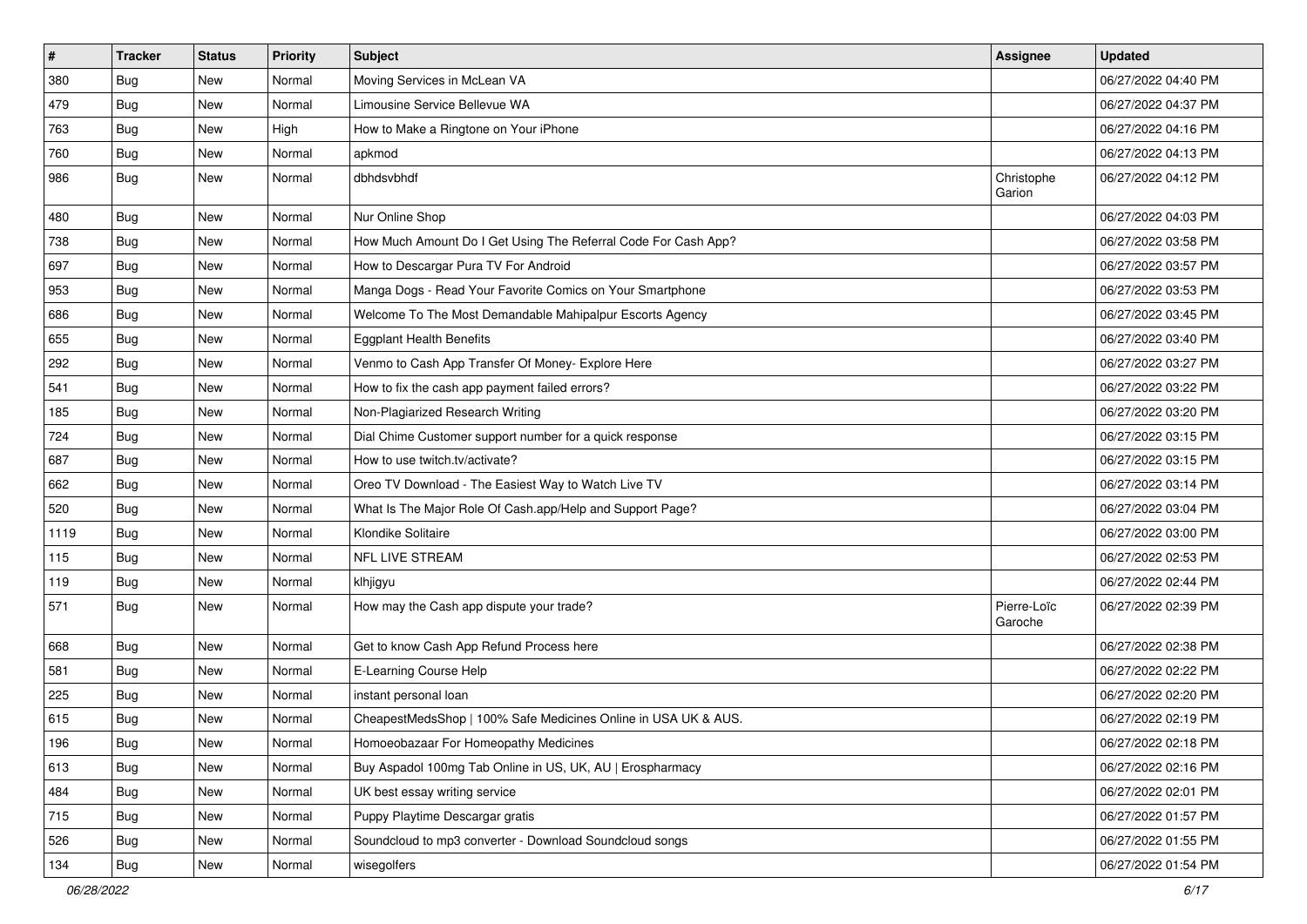| $\vert$ # | <b>Tracker</b> | <b>Status</b> | Priority | Subject                                                                             | <b>Assignee</b>      | <b>Updated</b>      |
|-----------|----------------|---------------|----------|-------------------------------------------------------------------------------------|----------------------|---------------------|
| 274       | <b>Bug</b>     | New           | Normal   | How AI is transforming coupon marketing campaigns?                                  | Anonymous            | 06/27/2022 01:54 PM |
| 505       | <b>Bug</b>     | <b>New</b>    | Normal   | www.trendmicro.com/activate                                                         |                      | 06/27/2022 01:52 PM |
| 1128      | Bug            | New           | Normal   | cvjvfbdi                                                                            | Hamza<br>Bourbouh    | 06/27/2022 01:52 PM |
| 450       | Bug            | <b>New</b>    | Normal   | Floor Stripping Quincy MA                                                           |                      | 06/27/2022 01:48 PM |
| 506       | <b>Bug</b>     | New           | Normal   | www.trendmicro.com/activate                                                         |                      | 06/27/2022 01:43 PM |
| 567       | Bug            | New           | Normal   | Singapore assignment help                                                           |                      | 06/27/2022 01:38 PM |
| 620       | <b>Bug</b>     | <b>New</b>    | Normal   | Viagra Meds: Fastest & Quick Delivery On Your Doorstep - USA                        |                      | 06/27/2022 01:33 PM |
| 1101      | <b>Bug</b>     | New           | Normal   | How to Delete Cash App History at once?                                             |                      | 06/27/2022 01:33 PM |
| 603       | <b>Bug</b>     | <b>New</b>    | Normal   | Premiere gratuito da lista de IPTV                                                  |                      | 06/27/2022 01:24 PM |
| 222       | <b>Bug</b>     | New           | Normal   | Social Profile links                                                                |                      | 06/27/2022 01:15 PM |
| 184       | <b>Bug</b>     | New           | Normal   | Affordable Business Writing Services                                                |                      | 06/27/2022 01:09 PM |
| 282       | <b>Bug</b>     | <b>New</b>    | Normal   | Activate Cash App Card: Learn Simple Steps & Fix Errors                             |                      | 06/27/2022 01:08 PM |
| 704       | <b>Bug</b>     | <b>New</b>    | Normal   | Reach support team of Chime Customer Service for instant help                       |                      | 06/27/2022 01:05 PM |
| 789       | Bug            | New           | Normal   | Full version                                                                        |                      | 06/27/2022 01:00 PM |
| 513       | <b>Bug</b>     | New           | Normal   | Unlock cash app account using the easy steps:                                       | Anonymous            | 06/27/2022 12:58 PM |
| 400       | <b>Bug</b>     | New           | Normal   | Office Moving Services in Potomac MD                                                |                      | 06/27/2022 12:57 PM |
| 465       | Bug            | <b>New</b>    | Normal   | Carpet Cleaning Westchester MA                                                      |                      | 06/27/2022 12:50 PM |
| 524       | <b>Bug</b>     | New           | Normal   | How Does Google Account Recovery Work If Your Account Is Hacked?                    |                      | 06/27/2022 12:46 PM |
| 550       | <b>Bug</b>     | New           | Normal   | Nederland FM - beste manieren om naar internationale radio op internet te luisteren |                      | 06/27/2022 12:45 PM |
| 146       | Bug            | New           | Normal   | bayabais                                                                            |                      | 06/27/2022 12:39 PM |
| 716       | <b>Bug</b>     | New           | Normal   | La celebración de un BabyShower.                                                    |                      | 06/27/2022 12:29 PM |
| 801       | Bug            | <b>New</b>    | Normal   | Who Is an ETL Engineer                                                              |                      | 06/27/2022 12:25 PM |
| 564       | <b>Bug</b>     | New           | Normal   | How To Install RepelisPlus On Your Android Phone?                                   |                      | 06/27/2022 12:23 PM |
| 579       | <b>Bug</b>     | New           | Normal   | YOUR CV MAKES YOUR FIRST IMPRESSION                                                 | Christophe<br>Garion | 06/27/2022 12:22 PM |
| 461       | <b>Bug</b>     | <b>New</b>    | Normal   | Germs Removal Medford MA                                                            |                      | 06/27/2022 12:21 PM |
| 253       | <b>Bug</b>     | New           | Normal   | <b>Florence Lawrence</b>                                                            |                      | 06/27/2022 12:18 PM |
| 703       | Bug            | New           | Normal   | For real-time help, dial Facebook customer service number                           |                      | 06/27/2022 12:08 PM |
| 609       | <b>Bug</b>     | New           | High     | Online Trusted Medicine Store in US for Health - Genericmedsupply                   |                      | 06/27/2022 12:02 PM |
| 233       | Bug            | <b>New</b>    | Normal   | Anauthorsway.com: My User Experience                                                |                      | 06/27/2022 12:02 PM |
| 770       | <b>Bug</b>     | New           | Normal   | Canon IJ Network Tool                                                               |                      | 06/27/2022 11:57 AM |
| 644       | <b>Bug</b>     | New           | Normal   | <b>TeaTV App Review</b>                                                             |                      | 06/27/2022 11:47 AM |
| 817       | <b>Bug</b>     | New           | Normal   | Pacman 30th Anniversary                                                             |                      | 06/27/2022 11:47 AM |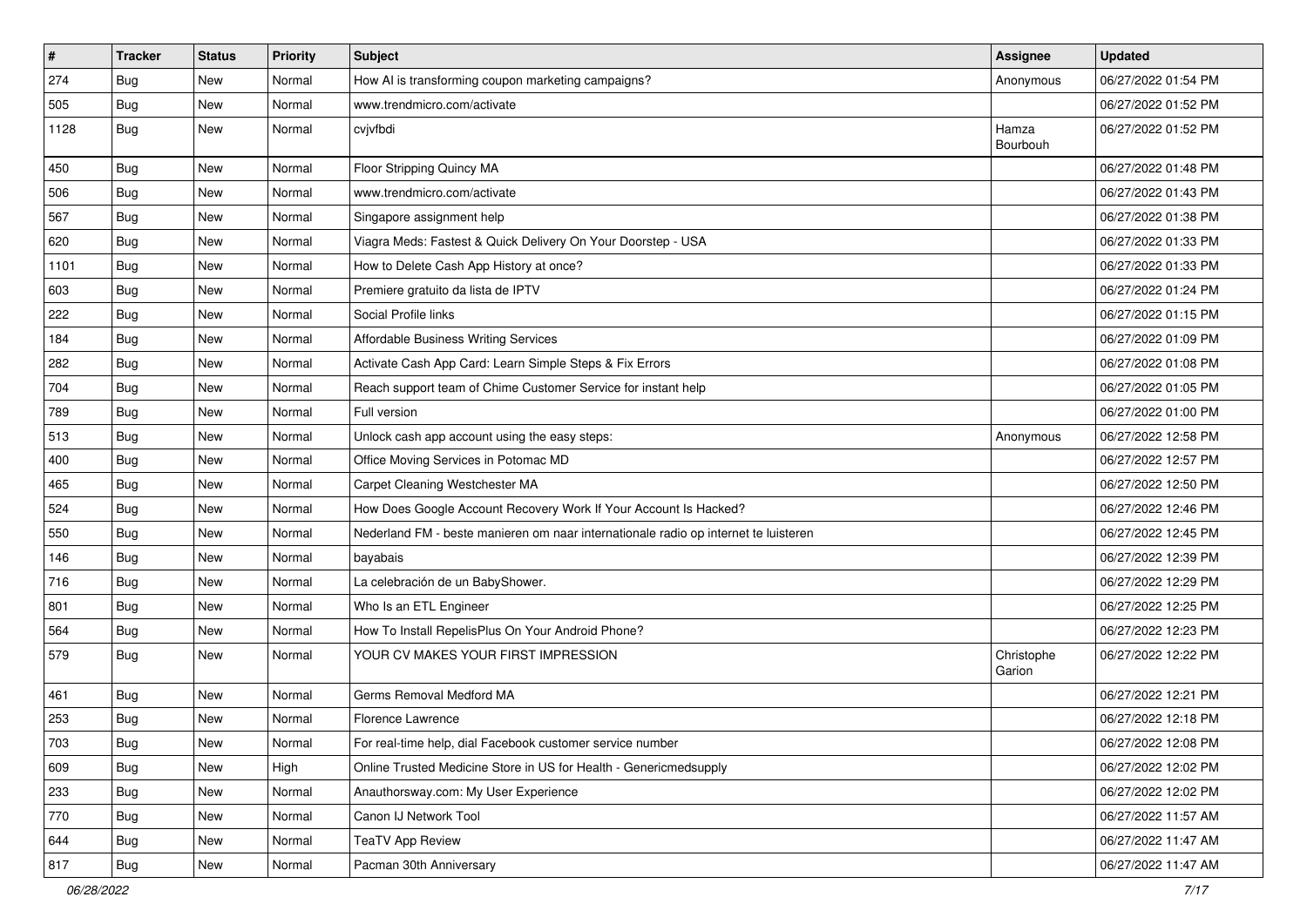| $\vert$ # | <b>Tracker</b> | <b>Status</b> | Priority | <b>Subject</b>                                                                         | <b>Assignee</b>        | <b>Updated</b>      |
|-----------|----------------|---------------|----------|----------------------------------------------------------------------------------------|------------------------|---------------------|
| 537       | <b>Bug</b>     | New           | Normal   | Get tech assistance with customer support on ATT Yahoo email login issue.              |                        | 06/27/2022 11:44 AM |
| 197       | <b>Bug</b>     | New           | Normal   | SBL JABORANDI PLUS HAIR OIL - COMPLETE SCALP CARE (100ML)                              |                        | 06/27/2022 11:35 AM |
| 345       | Bug            | New           | Normal   | Stain Protection Services in Chesapeake VA                                             |                        | 06/27/2022 11:15 AM |
| 245       | <b>Bug</b>     | New           | Normal   | Write My Essay For Me Cheap                                                            |                        | 06/27/2022 11:15 AM |
| 799       | <b>Bug</b>     | New           | Normal   | Who Is an ETL Engineer                                                                 |                        | 06/27/2022 11:07 AM |
| 235       | <b>Bug</b>     | New           | Low      | HP Printer Assistant Software   Download & Install HP Assistant                        |                        | 06/27/2022 10:48 AM |
| 530       | Bug            | New           | Normal   | Cheap Assignment Writing Service UK                                                    | Anonymous              | 06/27/2022 10:46 AM |
| 699       | <b>Bug</b>     | New           | Normal   | Would you be able to utilize Cash App Twitch?                                          |                        | 06/27/2022 10:45 AM |
| 1118      | <b>Bug</b>     | New           | Normal   | Gameplay Minecraft                                                                     |                        | 06/27/2022 10:33 AM |
| 640       | Bug            | New           | Normal   | play game with me                                                                      |                        | 06/27/2022 10:32 AM |
| 709       | <b>Bug</b>     | New           | Normal   | How To Load Cash App Card At Walmart Without Having To Face Any Hassle?                |                        | 06/27/2022 10:30 AM |
| 538       | <b>Bug</b>     | New           | Normal   | Will cash app refund money if scammed quickly?                                         |                        | 06/27/2022 10:25 AM |
| 164       | Bug            | <b>New</b>    | Normal   | dfgbd                                                                                  |                        | 06/27/2022 10:23 AM |
| 792       | <b>Bug</b>     | New           | Normal   | What is Google Camera Mod?                                                             |                        | 06/27/2022 10:20 AM |
| 232       | <b>Bug</b>     | New           | Normal   | FM whatsapp messaging app.                                                             |                        | 06/27/2022 10:04 AM |
| 642       | Bug            | New           | Normal   | thong tin thoi tiet ngay hom nay                                                       |                        | 06/27/2022 10:03 AM |
| 590       | <b>Bug</b>     | New           | Normal   | Follow proper initiatives to check my cash app card balance:                           |                        | 06/27/2022 09:57 AM |
| 675       | <b>Bug</b>     | New           | Normal   | What Are Smart Tactics To Fix Cash App Transfer Failed Hurdles?                        |                        | 06/27/2022 09:51 AM |
| 639       | Bug            | New           | Normal   | thong tin chinh xac                                                                    |                        | 06/27/2022 09:48 AM |
| 822       | <b>Bug</b>     | New           | Normal   | Dowload Your Boyfriend Game                                                            |                        | 06/27/2022 09:48 AM |
| 798       | <b>Bug</b>     | New           | Normal   | Who Is an ETL Engineer                                                                 |                        | 06/27/2022 09:48 AM |
| 819       | <b>Bug</b>     | New           | Normal   | Metal Slug Apk para Android                                                            |                        | 06/27/2022 09:35 AM |
| 988       | Bug            | New           | Normal   | <b>Medicinal Mushrooms</b>                                                             |                        | 06/27/2022 09:33 AM |
| 685       | Bug            | New           | Low      | youtube thumbnail downloader                                                           | Pierre-Loïc<br>Garoche | 06/27/2022 09:30 AM |
| 614       | <b>Bug</b>     | New           | Normal   | Como baixar o MOD APK no celular                                                       |                        | 06/27/2022 09:26 AM |
| 726       | <b>Bug</b>     | New           | Normal   | Mobile Application Development Services                                                |                        | 06/27/2022 09:10 AM |
| 652       | <b>Bug</b>     | New           | Normal   | <b>Sesame Health Benefits</b>                                                          |                        | 06/27/2022 08:59 AM |
| 657       | Bug            | New           | Normal   | Coconut Nutrition Facts And Health Benefits                                            |                        | 06/27/2022 08:56 AM |
| 113       | <b>Bug</b>     | New           | Normal   | ufc 254 live                                                                           |                        | 06/27/2022 08:54 AM |
| 959       | <b>Bug</b>     | New           | Normal   | Get connected with cash app team-How to get money off cash app at walmart without card |                        | 06/27/2022 08:52 AM |
| 653       | <b>Bug</b>     | New           | Normal   | Jujube (Jinjoles): Properties And Health Benefits                                      |                        | 06/27/2022 08:47 AM |
| 591       | <b>Bug</b>     | New           | Normal   | How To Find Facebook Modifications For Your Spotify Premium Apk?                       |                        | 06/27/2022 08:41 AM |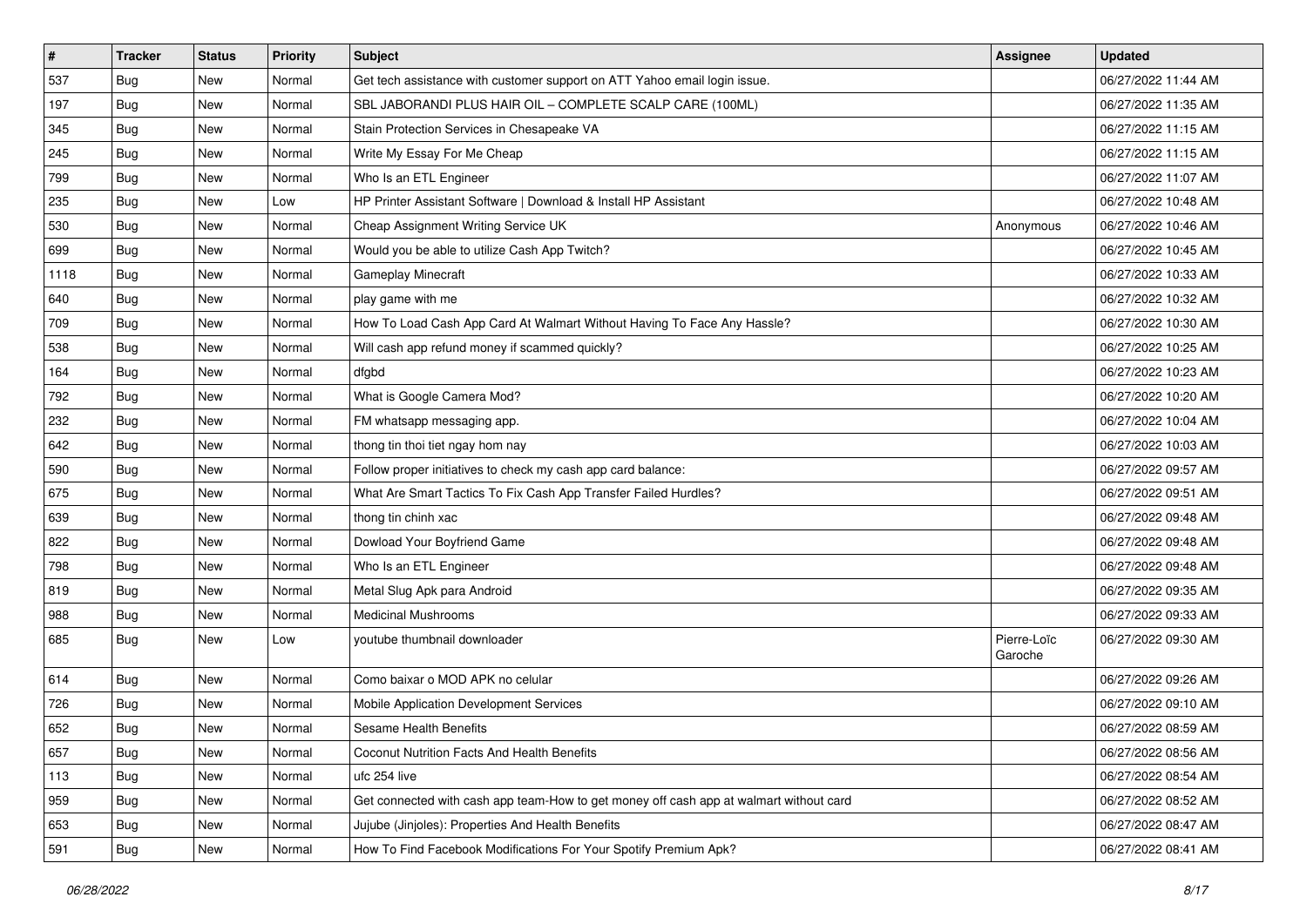| $\vert$ # | <b>Tracker</b> | <b>Status</b> | <b>Priority</b> | Subject                                                              | Assignee               | <b>Updated</b>      |
|-----------|----------------|---------------|-----------------|----------------------------------------------------------------------|------------------------|---------------------|
| 262       | <b>Bug</b>     | New           | Normal          | It this true to dealing Wuth                                         |                        | 06/27/2022 08:39 AM |
| 785       | <b>Bug</b>     | <b>New</b>    | Normal          | How To Get Money Off Cash App Without Card Or With A Card?           |                        | 06/27/2022 08:28 AM |
| 528       | <b>Bug</b>     | New           | Normal          | Korean Mag                                                           |                        | 06/27/2022 08:14 AM |
| 514       | <b>Bug</b>     | New           | Normal          | Trans-Caribbean                                                      |                        | 06/27/2022 08:06 AM |
| 720       | <b>Bug</b>     | <b>New</b>    | Normal          | How does Cash App Phone Number provide a quick treatment?            |                        | 06/27/2022 08:02 AM |
| 584       | <b>Bug</b>     | New           | Normal          | Want the cash app customer service number to check balance?          |                        | 06/27/2022 08:00 AM |
| 722       | <b>Bug</b>     | New           | Normal          | Vergrößern Sie Instagram-Fotos mit instazoom                         | Christophe<br>Garion   | 06/27/2022 07:54 AM |
| 671       | <b>Bug</b>     | New           | Normal          | Hot games                                                            | Pierre-Loïc<br>Garoche | 06/27/2022 07:40 AM |
| 667       | Bug            | <b>New</b>    | Normal          | What Is a Ringtone?                                                  |                        | 06/27/2022 07:34 AM |
| 250       | <b>Bug</b>     | New           | Normal          | Reviews of phone ringtones                                           |                        | 06/27/2022 07:29 AM |
| 158       | Bug            | <b>New</b>    | Normal          | dfghj zcvgh                                                          |                        | 06/27/2022 07:28 AM |
| 996       | <b>Bug</b>     | New           | Normal          | Cricut.com/setup                                                     |                        | 06/27/2022 07:12 AM |
| 471       | Bug            | <b>New</b>    | Normal          | Residential Floor Cleaning Westchester MA                            |                        | 06/27/2022 07:08 AM |
| 317       | <b>Bug</b>     | New           | Normal          | Eco/Green Cleaning Services in Virginia Beach VA                     |                        | 06/27/2022 07:03 AM |
| 565       | Bug            | New           | Normal          | How To Install RepelisPlus On Your Android Phone?                    |                        | 06/27/2022 06:54 AM |
| 807       | Bug            | <b>New</b>    | Normal          | 1v1Battle is a strategic action 'Build and shoot' game               |                        | 06/27/2022 06:52 AM |
| 577       | Bug            | New           | Normal          | Follow these easy steps to make Admiral Casino Login                 |                        | 06/27/2022 06:34 AM |
| 727       | <b>Bug</b>     | New           | Normal          | Drive for speed simulator mod apk                                    | Pierre-Loïc<br>Garoche | 06/27/2022 06:33 AM |
| 797       | Bug            | <b>New</b>    | Normal          | Psychedelic                                                          | Christophe<br>Garion   | 06/27/2022 06:07 AM |
| 588       | <b>Bug</b>     | <b>New</b>    | Normal          | YouTube Vanced Apk Manager App - Como instalá-lo                     |                        | 06/27/2022 05:52 AM |
| 689       | <b>Bug</b>     | New           | Normal          | How to use twitch.tv/activate?                                       |                        | 06/27/2022 05:44 AM |
| 808       | Bug            | <b>New</b>    | Normal          | Sinnvolle Guten-Morgen-Grüße                                         |                        | 06/27/2022 05:41 AM |
| 985       | Bug            | New           | Normal          | Find out the vitality of Facebook Phone Number:                      |                        | 06/27/2022 05:39 AM |
| 780       | Bug            | New           | Normal          | Best Whatsapp Modified APKs                                          | Pierre-Loïc<br>Garoche | 06/27/2022 05:38 AM |
| 315       | <b>Bug</b>     | New           | Normal          | Dissertation help UK                                                 |                        | 06/27/2022 05:29 AM |
| 723       | <b>Bug</b>     | New           | High            | The best horror game in 2021                                         | Christophe<br>Garion   | 06/27/2022 05:28 AM |
| 805       | Bug            | New           | Normal          | Ketamine Online Store                                                | Christophe<br>Garion   | 06/27/2022 05:01 AM |
| 702       | <b>Bug</b>     | New           | Normal          | Avail Chime Customer Service to know How To Get Chime Bank Statement |                        | 06/27/2022 04:59 AM |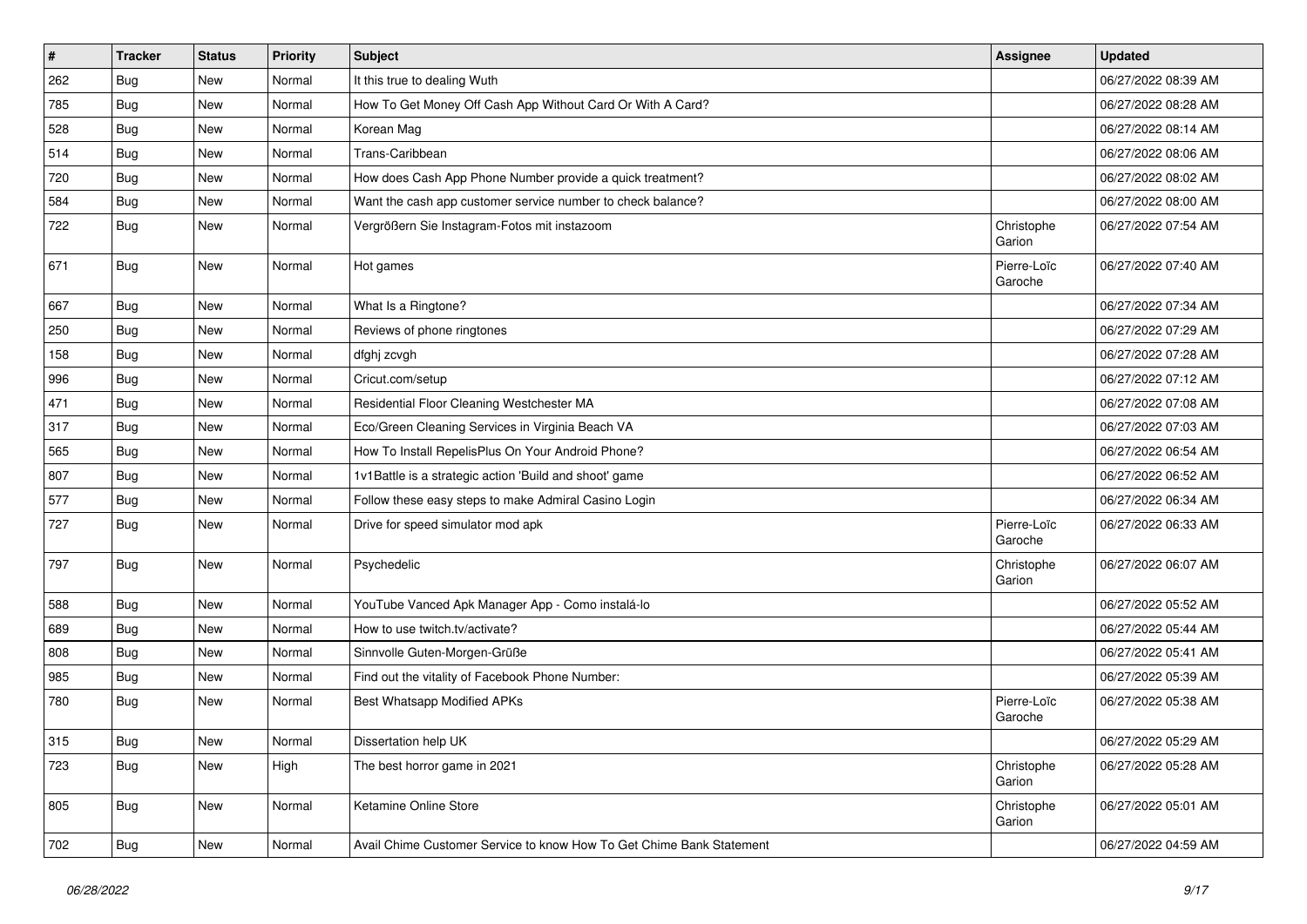| $\sharp$ | <b>Tracker</b> | <b>Status</b> | <b>Priority</b> | Subject                                                                                                                                                                                                                                                               | Assignee               | <b>Updated</b>      |
|----------|----------------|---------------|-----------------|-----------------------------------------------------------------------------------------------------------------------------------------------------------------------------------------------------------------------------------------------------------------------|------------------------|---------------------|
| 694      | Bug            | New           | Normal          | How to Get Guidance On How To Cash App Withdrawal Limit?                                                                                                                                                                                                              | Christophe<br>Garion   | 06/27/2022 04:58 AM |
| 978      | <b>Bug</b>     | New           | Normal          | Delamore Lodge is a place to stay.                                                                                                                                                                                                                                    |                        | 06/27/2022 04:57 AM |
| 1127     | <b>Bug</b>     | New           | Normal          | Is there any support to find Google Feud answers?                                                                                                                                                                                                                     |                        | 06/27/2022 04:27 AM |
| 544      | Bug            | <b>New</b>    | Normal          | Hey! I had a very cool idea to order our general picture on canvas for my family as a gift. But couldn't find a good<br>one. Once my friend advised me this article in which I found what I was looking for and gave a cool gift to my<br>family.                     |                        | 06/27/2022 04:10 AM |
| 596      | Bug            | New           | Normal          | <b>Kids Games</b>                                                                                                                                                                                                                                                     |                        | 06/27/2022 04:08 AM |
| 218      | Bug            | New           | Normal          | Popular Educational trends                                                                                                                                                                                                                                            |                        | 06/27/2022 03:49 AM |
| 518      | <b>Bug</b>     | New           | Normal          | How To Check The Balance Of Cash App Account By Taking Cash App Support?                                                                                                                                                                                              |                        | 06/27/2022 03:46 AM |
| 672      | <b>Bug</b>     | New           | Normal          | The easiest way to delete ringtones on iPhone                                                                                                                                                                                                                         |                        | 06/27/2022 03:38 AM |
| 74       | Bug            | New           | Normal          | const is not supported inside contract                                                                                                                                                                                                                                | Pierre-Loïc<br>Garoche | 06/27/2022 03:35 AM |
| 593      | <b>Bug</b>     | New           | Normal          | Eiffel Spark Ultimate C2 SN series is a fully synthetic range of advanced performance engine oils blended in high<br>performance fully synthetic (PAO - polyalphaolefin) basestocks fortified with advanced technology additive system,<br>specifically formulated to |                        | 06/27/2022 03:28 AM |
| 153      | <b>Bug</b>     | New           | Normal          | urgent loan online                                                                                                                                                                                                                                                    | Christophe<br>Garion   | 06/27/2022 03:27 AM |
| 966      | Bug            | New           | Normal          | How to Download the Filmes                                                                                                                                                                                                                                            |                        | 06/27/2022 03:25 AM |
| 474      | Bug            | New           | Normal          | Floor Waxing Arlington MA                                                                                                                                                                                                                                             |                        | 06/27/2022 03:03 AM |
| 696      | Bug            | New           | Normal          | How to Install the TuMangaOnline App                                                                                                                                                                                                                                  |                        | 06/27/2022 02:49 AM |
| 468      | <b>Bug</b>     | New           | Normal          | Floor Cleaning Westchester MA                                                                                                                                                                                                                                         |                        | 06/27/2022 02:41 AM |
| 1112     | Bug            | New           | Normal          | What Cash App Policy Says If Random Person Sent Me Money On Cash App?                                                                                                                                                                                                 |                        | 06/27/2022 02:39 AM |
| 569      | Bug            | New           | Normal          | What is the incoming and outgoing mail server for Outlook IMAP settings?                                                                                                                                                                                              | Pierre-Loïc<br>Garoche | 06/27/2022 02:29 AM |
| 167      | Bug            | <b>New</b>    | Normal          | instant loan without documents                                                                                                                                                                                                                                        | Anonymous              | 06/27/2022 02:27 AM |
| 1001     | Bug            | New           | Normal          | Venmo Keep Saying Error?                                                                                                                                                                                                                                              |                        | 06/27/2022 02:20 AM |
| 1117     | <b>Bug</b>     | New           | Normal          | Equal Words - Word search game for PC and Windows Phone                                                                                                                                                                                                               |                        | 06/27/2022 02:12 AM |
| 488      | Bug            | New           | Normal          | Quick solution to solve cash app dispute by the technical team                                                                                                                                                                                                        |                        | 06/27/2022 02:04 AM |
| 632      | <b>Bug</b>     | New           | Normal          | CheapestMedsShop   100% Safe Medicines Online in UK & AUS.                                                                                                                                                                                                            |                        | 06/27/2022 02:04 AM |
| 616      | Bug            | New           | Normal          | Buy Anavar Tablets   Anavar For Sale in USA, UK & Australia                                                                                                                                                                                                           |                        | 06/27/2022 02:02 AM |
| 372      | Bug            | New           | Normal          | Auto Transport Services in Arlington County VA                                                                                                                                                                                                                        |                        | 06/27/2022 01:42 AM |
| 154      | <b>Bug</b>     | New           | Normal          | fdgyyrut gyrtrw                                                                                                                                                                                                                                                       |                        | 06/27/2022 01:21 AM |
| 149      | Bug            | New           | Normal          | dftgy                                                                                                                                                                                                                                                                 |                        | 06/27/2022 01:11 AM |
| 758      | Bug            | New           | Normal          | How Do I Study Consistently For Hours?                                                                                                                                                                                                                                |                        | 06/27/2022 12:49 AM |
| 651      | Bug            | New           | Normal          | Salmon Health Benefits                                                                                                                                                                                                                                                |                        | 06/27/2022 12:42 AM |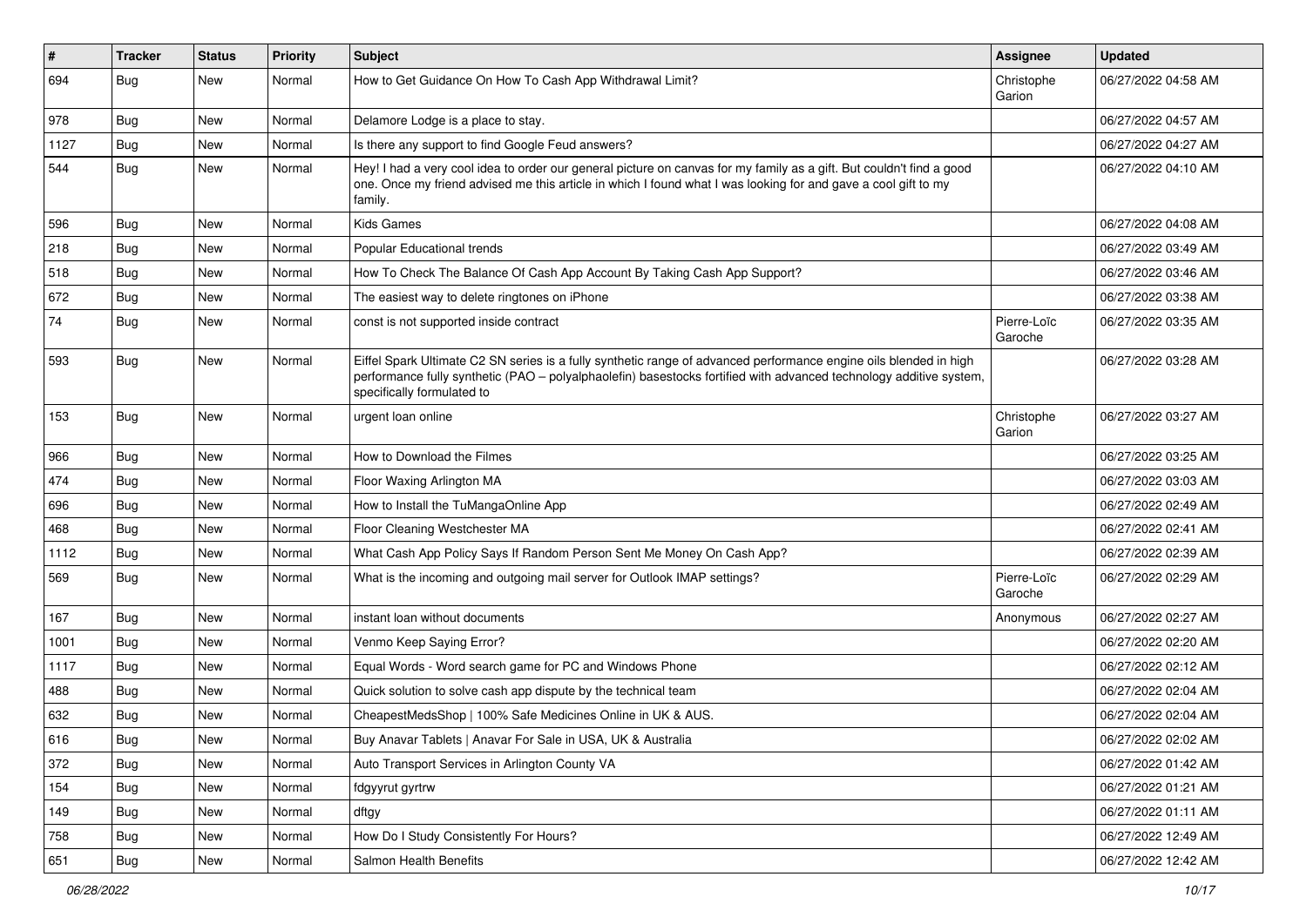| $\vert$ # | <b>Tracker</b> | <b>Status</b> | Priority | Subject                                                                    | <b>Assignee</b>      | <b>Updated</b>      |
|-----------|----------------|---------------|----------|----------------------------------------------------------------------------|----------------------|---------------------|
| 998       | <b>Bug</b>     | New           | Normal   | Is It Hard to Solve Wordle An                                              |                      | 06/27/2022 12:24 AM |
| 619       | <b>Bug</b>     | New           | Normal   | Online Trusted Medicine Store in US for Health - Genericmedsupply          |                      | 06/27/2022 12:12 AM |
| 643       | <b>Bug</b>     | New           | Normal   | Oreo TV Apk Download                                                       |                      | 06/26/2022 11:50 PM |
| 159       | <b>Bug</b>     | New           | Normal   | xfguih njgkh                                                               |                      | 06/26/2022 11:38 PM |
| 992       | <b>Bug</b>     | <b>New</b>    | Normal   | So vergrößern Sie Ihr Instagram-Profilbild                                 |                      | 06/26/2022 11:29 PM |
| 748       | <b>Bug</b>     | New           | Normal   | Il y a quelques façons d'obtenir des sonneries gratuites pour votre iPhone |                      | 06/26/2022 11:24 PM |
| 815       | <b>Bug</b>     | New           | Normal   | how do i call cash app customer service                                    | Xavier Thirioux      | 06/26/2022 10:54 PM |
| 962       | <b>Bug</b>     | New           | Normal   | Kostenlose Hörbücher                                                       |                      | 06/26/2022 10:45 PM |
| 719       | <b>Bug</b>     | New           | Normal   | How Do I Send \$5000 Through Cash App Account With Ease?                   |                      | 06/26/2022 10:14 PM |
| 533       | Bug            | <b>New</b>    | Normal   | How to complete the homework assignments in economics in the easiest way?  |                      | 06/26/2022 10:12 PM |
| 938       | <b>Bug</b>     | New           | Normal   | Would you like to have your own ringtone                                   | Christophe<br>Garion | 06/26/2022 09:54 PM |
| 645       | Bug            | <b>New</b>    | Normal   | thong tin chinh xac nhat hom nay                                           |                      | 06/26/2022 09:46 PM |
| 764       | <b>Bug</b>     | New           | Normal   | What is available to see what I can watch HBO Max?                         |                      | 06/26/2022 08:52 PM |
| 576       | <b>Bug</b>     | New           | Normal   | So laden Sie ein Instagram-Bild herunter                                   |                      | 06/26/2022 08:46 PM |
| 769       | <b>Bug</b>     | New           | Normal   | check my cash app                                                          |                      | 06/26/2022 08:33 PM |
| 280       | <b>Bug</b>     | New           | Normal   | Pacific Web Design                                                         |                      | 06/26/2022 08:18 PM |
| 460       | Bug            | <b>New</b>    | Normal   | Floor Cleaning Medford MA                                                  |                      | 06/26/2022 08:00 PM |
| 201       | Bug            | New           | Normal   | closure wig                                                                |                      | 06/26/2022 07:50 PM |
| 302       | Bug            | <b>New</b>    | Normal   | Auto Electrical Repair Services in Norcross GA                             |                      | 06/26/2022 07:49 PM |
| 970       | Bug            | <b>New</b>    | Normal   | The Amount Of Time Does Cash App Direct Deposit Time Take?                 |                      | 06/26/2022 07:32 PM |
| 773       | <b>Bug</b>     | <b>New</b>    | Normal   | Spades - Play online free                                                  |                      | 06/26/2022 07:18 PM |
| 206       | Bug            | <b>New</b>    | Low      | <b>Cheap Electric Bikes</b>                                                |                      | 06/26/2022 07:00 PM |
| 132       | <b>Bug</b>     | New           | Normal   | concrete-everything                                                        |                      | 06/26/2022 06:56 PM |
| 1104      | <b>Bug</b>     | New           | Normal   | Idle game fix bug                                                          |                      | 06/26/2022 06:52 PM |
| 690       | <b>Bug</b>     | <b>New</b>    | Normal   | campervan hire                                                             |                      | 06/26/2022 06:47 PM |
| 752       | <b>Bug</b>     | New           | Normal   | Plagerism checker                                                          |                      | 06/26/2022 06:33 PM |
| 795       | <b>Bug</b>     | New           | Normal   | Drift Boss - Exciting Race                                                 |                      | 06/26/2022 06:32 PM |
| 1108      | <b>Bug</b>     | New           | Normal   | Six Guns Mod Apk Answers Your Questions                                    |                      | 06/26/2022 06:26 PM |
| 585       | <b>Bug</b>     | New           | Normal   | What is cash app help number?                                              |                      | 06/26/2022 06:21 PM |
| 825       | Bug            | New           | Normal   | Lucky Patcher Download                                                     |                      | 06/26/2022 06:09 PM |
| 1096      | Bug            | New           | Normal   | Race and experience new life.                                              |                      | 06/26/2022 06:07 PM |
| 203       | <b>Bug</b>     | New           | Low      | Airport Taxi Guildford                                                     | Anonymous            | 06/26/2022 06:03 PM |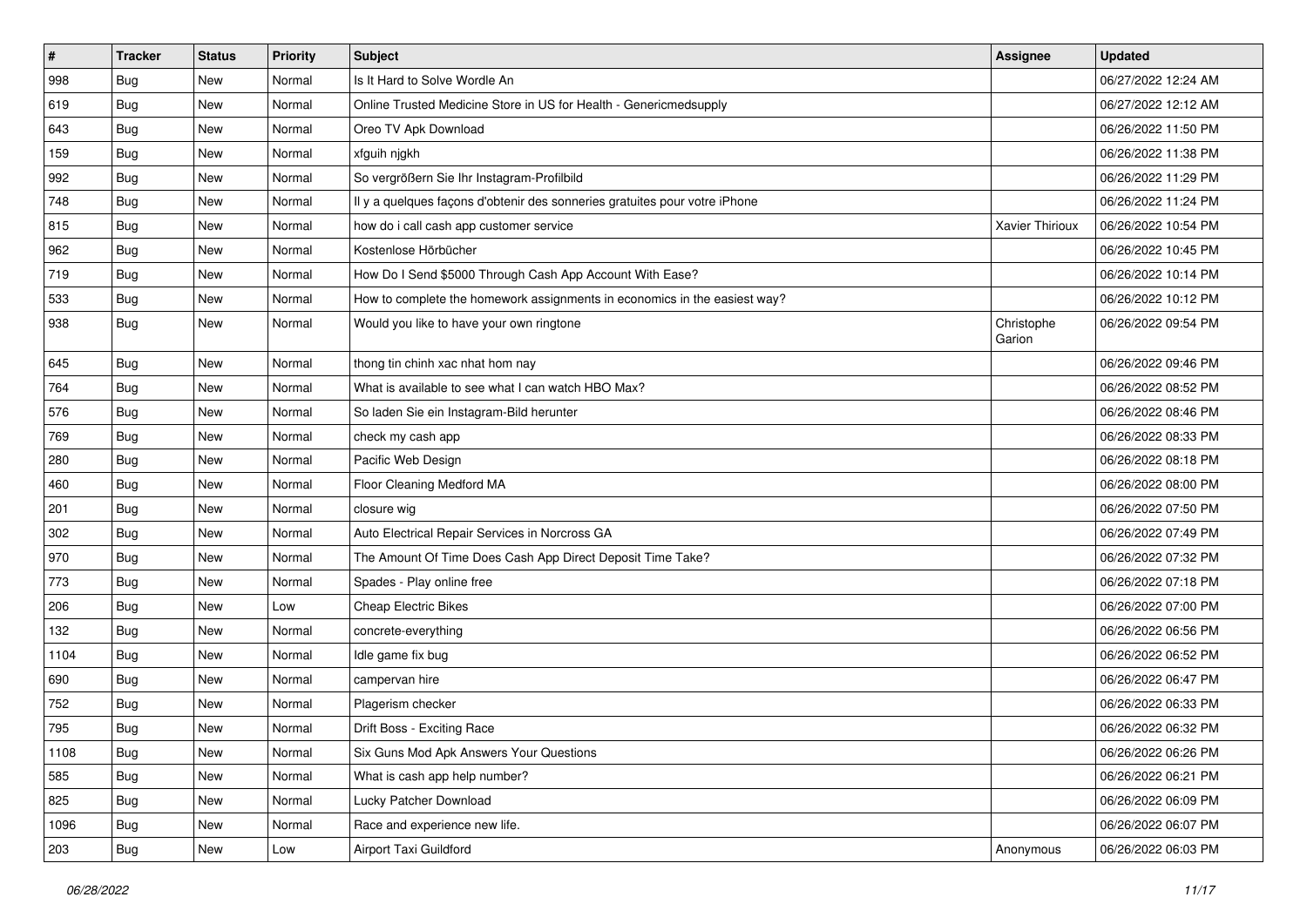| $\pmb{\#}$ | <b>Tracker</b> | <b>Status</b> | <b>Priority</b> | <b>Subject</b>                                                             | <b>Assignee</b>        | <b>Updated</b>      |
|------------|----------------|---------------|-----------------|----------------------------------------------------------------------------|------------------------|---------------------|
| 129        | Bug            | New           | Normal          | xcvgbgh                                                                    |                        | 06/26/2022 06:01 PM |
| 730        | Bug            | <b>New</b>    | Normal          | Canon IJ Network Tool                                                      |                        | 06/26/2022 05:51 PM |
| 802        | <b>Bug</b>     | New           | Normal          | Who Is an ETL Engineer                                                     |                        | 06/26/2022 05:48 PM |
| 152        | Bug            | New           | High            | professional bridal makeup artist                                          | Christophe<br>Garion   | 06/26/2022 05:44 PM |
| 123        | Bug            | <b>New</b>    | Normal          | https://www.reddit.com/r/NRLgrandfinal2020/                                |                        | 06/26/2022 05:36 PM |
| 1116       | <b>Bug</b>     | New           | Normal          | ipTV smarts pro                                                            |                        | 06/26/2022 05:34 PM |
| 974        | Bug            | New           | Normal          | Watch NCAA Football Live Streaming Free                                    |                        | 06/26/2022 05:33 PM |
| 469        | <b>Bug</b>     | New           | Normal          | Germs Removal Westchester MA                                               |                        | 06/26/2022 05:31 PM |
| 622        | Bug            | New           | Normal          | CheapestMedsShop   100% Safe Medicines Online in UK & AUS.                 |                        | 06/26/2022 05:27 PM |
| 1098       | <b>Bug</b>     | New           | Normal          | Life of a Fisherman                                                        |                        | 06/26/2022 05:16 PM |
| 666        | Bug            | New           | Normal          | 470+ pages à colorier de Noël                                              |                        | 06/26/2022 04:55 PM |
| 535        | <b>Bug</b>     | New           | Normal          | Getting Tangled Problems When You Try To Apply For Cash App Delete Account | Christophe<br>Garion   | 06/26/2022 04:51 PM |
| 940        | <b>Bug</b>     | <b>New</b>    | Normal          | What is Plex and Is Plex Legal?                                            |                        | 06/26/2022 04:50 PM |
| 809        | <b>Bug</b>     | New           | Normal          | Smash Karts - immerse yourself in the exciting race                        |                        | 06/26/2022 04:49 PM |
| 580        | <b>Bug</b>     | New           | High            | What is Narrative Essay?                                                   | Christophe<br>Garion   | 06/26/2022 04:49 PM |
| 750        | <b>Bug</b>     | New           | Normal          | Create a Report Template                                                   |                        | 06/26/2022 04:27 PM |
| 1097       | Bug            | New           | Normal          | Race and experience new life.                                              |                        | 06/26/2022 04:22 PM |
| 712        | Bug            | <b>New</b>    | Normal          | <b>Tips and Tricks</b>                                                     |                        | 06/26/2022 04:19 PM |
| 631        | <b>Bug</b>     | New           | Normal          | How Can I Load Cash App Card at Walmart straight away?                     |                        | 06/26/2022 04:07 PM |
| 732        | <b>Bug</b>     | New           | Normal          | Get rectifications steps about why cash app transfer failed                |                        | 06/26/2022 03:28 PM |
| 284        | Bug            | New           | Normal          | All About Cash App Transfer Fail Problems                                  |                        | 06/26/2022 03:15 PM |
| 193        | <b>Bug</b>     | New           | Normal          | 18% Discount on Homeopathic medicines                                      |                        | 06/26/2022 03:13 PM |
| 674        | Bug            | New           | Normal          | The best game in 2021                                                      | Pierre-Loïc<br>Garoche | 06/26/2022 03:10 PM |
| 247        | Bug            | New           | Normal          | best 4 Channel Amp                                                         |                        | 06/26/2022 02:47 PM |
| 582        | <b>Bug</b>     | New           | Normal          | Cash App Won't Let Me Send Money If There Is A Low Balance Available       | Pierre-Loïc<br>Garoche | 06/26/2022 02:39 PM |
| 573        | Bug            | New           | Normal          | Experimente lo mejor en la aplicación Apk de juegos gratis                 |                        | 06/26/2022 02:11 PM |
| 961        | Bug            | New           | Normal          | TeaTv is an Android                                                        |                        | 06/26/2022 02:02 PM |
| 589        | Bug            | New           | Normal          | How can I get the cash app phone number of customer support?               |                        | 06/26/2022 01:59 PM |
| 754        | <b>Bug</b>     | New           | Normal          | Cómo descargar tonos gratis de teléfono celular                            |                        | 06/26/2022 01:56 PM |
| 768        | <b>Bug</b>     | New           | Normal          | Where can you buy best jackets online?                                     |                        | 06/26/2022 01:50 PM |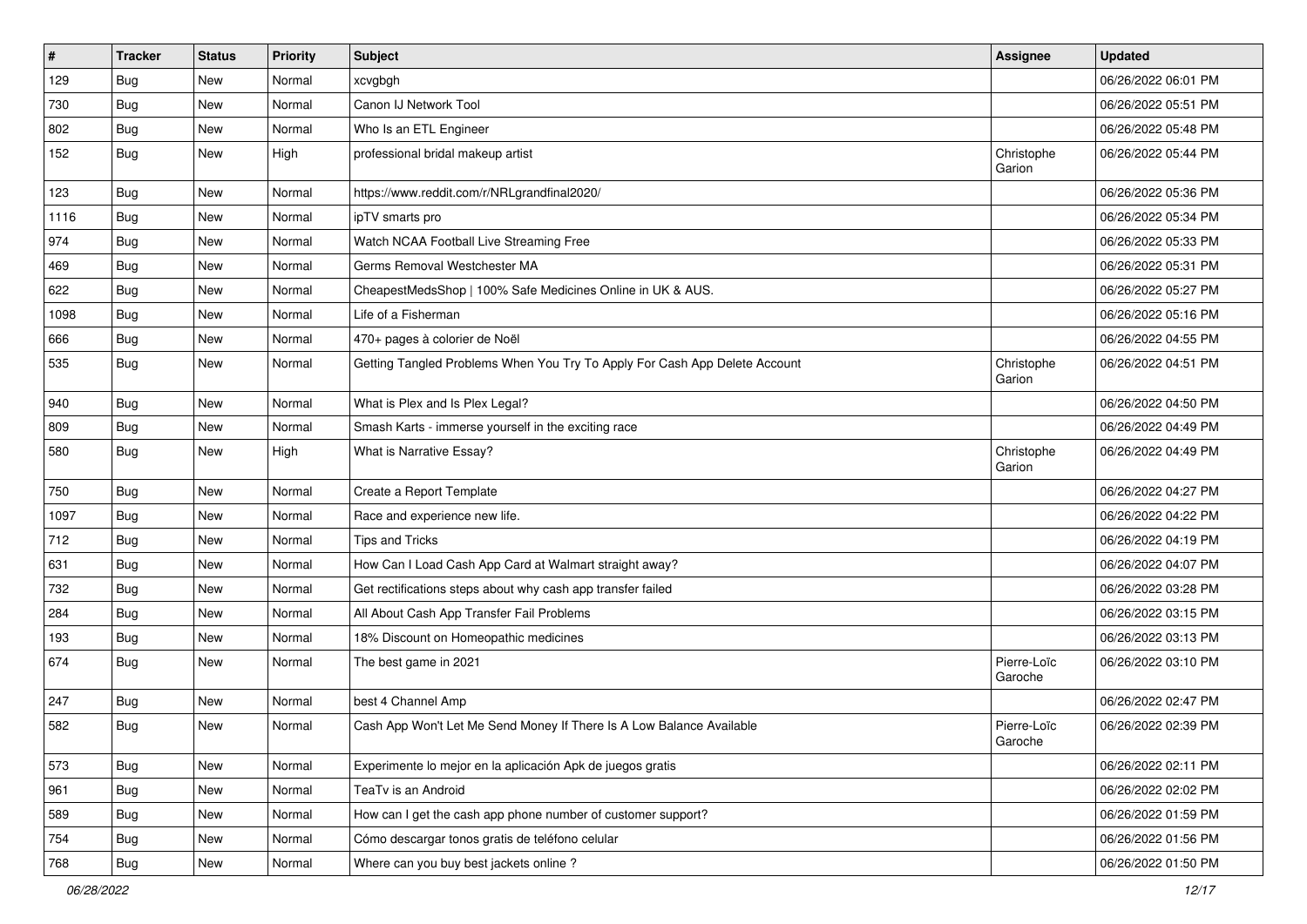| $\vert$ # | <b>Tracker</b> | <b>Status</b> | Priority | Subject                                                               | Assignee               | <b>Updated</b>      |
|-----------|----------------|---------------|----------|-----------------------------------------------------------------------|------------------------|---------------------|
| 144       | <b>Bug</b>     | New           | Normal   | curly bob lace front wigs                                             |                        | 06/26/2022 01:44 PM |
| 705       | <b>Bug</b>     | New           | Normal   | wuxiaworld                                                            |                        | 06/26/2022 01:43 PM |
| 784       | <b>Bug</b>     | New           | Normal   | How To Add Money On Cash App Card And Check The Funds?                |                        | 06/26/2022 01:43 PM |
| 553       | <b>Bug</b>     | New           | Normal   | Cinema HD APK - Free Movie Enjoyment App on Android                   |                        | 06/26/2022 01:39 PM |
| 735       | <b>Bug</b>     | <b>New</b>    | Normal   | A quick fix of how to get money back from cash app stocks             |                        | 06/26/2022 01:31 PM |
| 265       | <b>Bug</b>     | New           | Normal   | 3 Faq's On Downloading To Your Apple Ipod                             |                        | 06/26/2022 01:26 PM |
| 623       | <b>Bug</b>     | New           | Normal   | Listen to online radio stations for mobile phones                     |                        | 06/26/2022 01:20 PM |
| 759       | Bug            | New           | Normal   | Canon IJ Network Tool                                                 | Pierre-Loïc<br>Garoche | 06/26/2022 01:17 PM |
| 88        | Bug            | <b>New</b>    | Normal   | kind2 output: When for node arguments                                 | Pierre-Loïc<br>Garoche | 06/26/2022 01:11 PM |
| 555       | <b>Bug</b>     | New           | Normal   | web design development in hyderabad                                   |                        | 06/26/2022 01:08 PM |
| 664       | Bug            | <b>New</b>    | Normal   | Tea TV Apk Download - The Best Way to Watch Movies Offline            |                        | 06/26/2022 12:59 PM |
| 811       | <b>Bug</b>     | New           | Normal   | Canon IJ Network Tool                                                 |                        | 06/26/2022 12:58 PM |
| 136       | <b>Bug</b>     | New           | Normal   | snappow                                                               |                        | 06/26/2022 12:51 PM |
| 189       | Bug            | New           | Normal   | <b>College Biology Writing Services</b>                               |                        | 06/26/2022 12:50 PM |
| 749       | <b>Bug</b>     | New           | Normal   | The Best Bubble Shooter Game for Android                              |                        | 06/26/2022 12:12 PM |
| 941       | Bug            | <b>New</b>    | Normal   | is Disney Now and Disney Plus different?                              |                        | 06/26/2022 12:10 PM |
| 1115      | Bug            | New           | Normal   | How to access your saved favorite Tiktok                              |                        | 06/26/2022 12:01 PM |
| 466       | <b>Bug</b>     | New           | Normal   | Floor Stripping Westchester MA                                        |                        | 06/26/2022 11:57 AM |
| 549       | <b>Bug</b>     | <b>New</b>    | Normal   | Radio Luisteren                                                       |                        | 06/26/2022 11:56 AM |
| 260       | Bug            | New           | Normal   | Web Design Services Near Me                                           |                        | 06/26/2022 11:55 AM |
| 1120      | <b>Bug</b>     | New           | Normal   | Summary of 5 best coloring apps on phones                             |                        | 06/26/2022 11:32 AM |
| 231       | Bug            | New           | Normal   | Is the ringtone download difficult or not?                            | Pierre-Loïc<br>Garoche | 06/26/2022 11:30 AM |
| 230       | Bug            | <b>New</b>    | Normal   | Add Money To Cash App Card - Auto Cash Apps                           |                        | 06/26/2022 11:25 AM |
| 574       | <b>Bug</b>     | New           | Normal   | How to fix the Epson printer offline issue due to a wired connection? |                        | 06/26/2022 11:19 AM |
| 473       | <b>Bug</b>     | New           | Normal   | Floor Stripping Arlington MA                                          |                        | 06/26/2022 11:10 AM |
| 257       | Bug            | New           | Normal   | Best latte machines                                                   |                        | 06/26/2022 11:07 AM |
| 788       | <b>Bug</b>     | New           | Normal   | Intro Maker Mod APK                                                   |                        | 06/26/2022 11:01 AM |
| 118       | <b>Bug</b>     | New           | Normal   | golf                                                                  | Anonymous              | 06/26/2022 10:39 AM |
| 547       | <b>Bug</b>     | New           | Normal   | Get rid of the issue of cash app down by calling experts.             |                        | 06/26/2022 10:38 AM |
| 952       | Bug            | New           | Normal   | Canon IJ Network Tool                                                 |                        | 06/26/2022 10:35 AM |
| 597       | Bug            | New           | Normal   | Universo s / f Download                                               |                        | 06/26/2022 10:14 AM |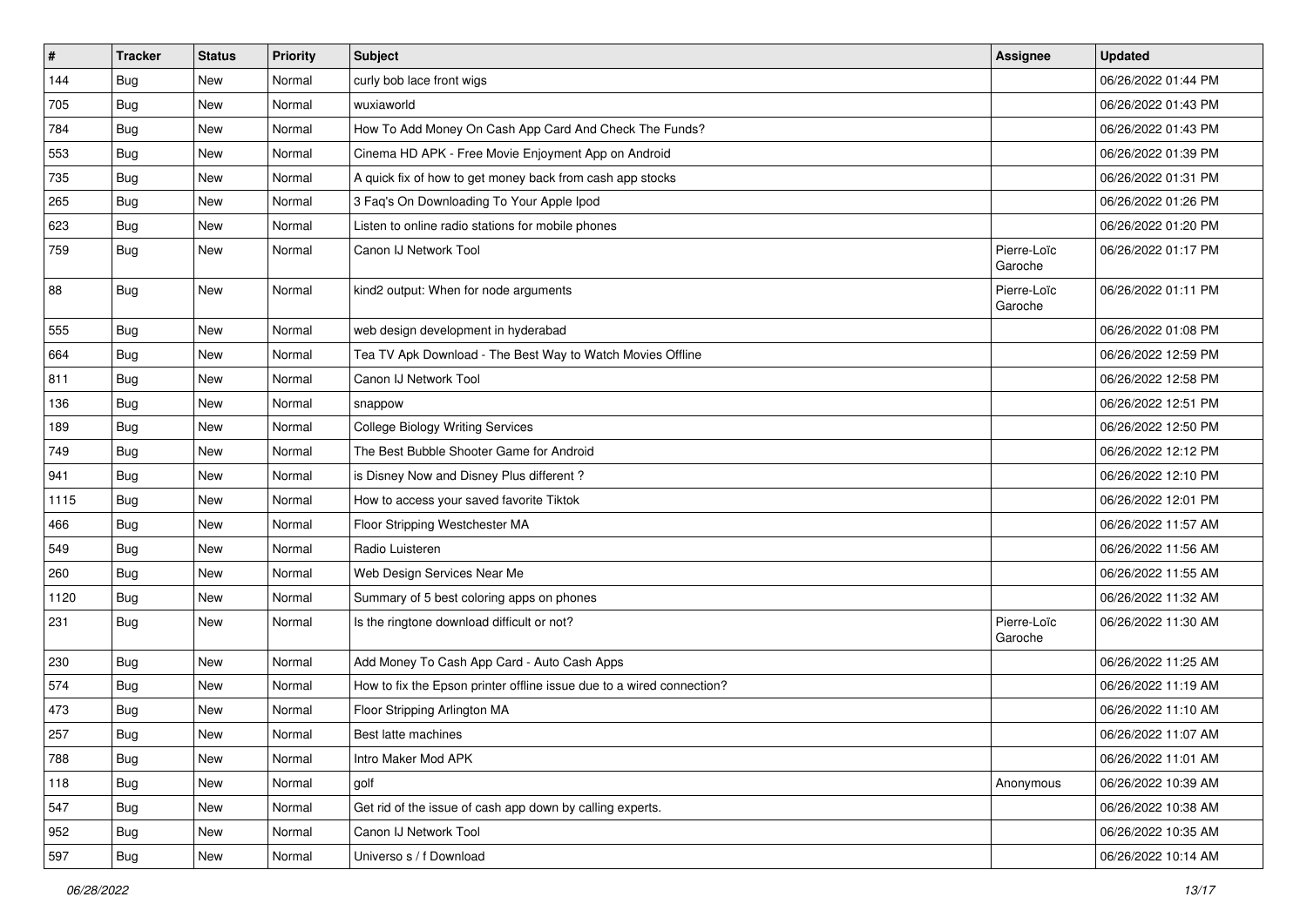| $\vert$ # | <b>Tracker</b> | <b>Status</b> | <b>Priority</b> | Subject                                                                                                                                                  | Assignee               | <b>Updated</b>      |
|-----------|----------------|---------------|-----------------|----------------------------------------------------------------------------------------------------------------------------------------------------------|------------------------|---------------------|
| 617       | <b>Bug</b>     | New           | Normal          | Buy Vidalista Tablets (Tadalafil) at [\$25 OFF + Free Shipping] Vidalistatablets                                                                         |                        | 06/26/2022 10:11 AM |
| 993       | Bug            | New           | Normal          | IO Games Free Online                                                                                                                                     |                        | 06/26/2022 09:41 AM |
| 989       | <b>Bug</b>     | New           | Normal          | Barewoods Wax Cigar                                                                                                                                      |                        | 06/26/2022 09:19 AM |
| 1111      | <b>Bug</b>     | New           | Normal          | LOLBeans is a fun battle royale game where you race with other players while avoiding obstacles. Reach the end<br>of the course in competitive gameplay! |                        | 06/26/2022 09:17 AM |
| 706       | Bug            | New           | Normal          | How Can You Cancel A Cash App Payment Without Any Prior Information?                                                                                     |                        | 06/26/2022 09:13 AM |
| 958       | Bug            | New           | Normal          | Avail Cash app support service to know Sutton bank cash app number                                                                                       |                        | 06/26/2022 08:46 AM |
| 658       | Bug            | <b>New</b>    | Normal          | Watermelon Nutrition Facts And Health Benefits                                                                                                           |                        | 06/26/2022 08:33 AM |
| 984       | Bug            | New           | Normal          | How to disable, permanently delete Twitter account on phone, PC                                                                                          |                        | 06/26/2022 08:28 AM |
| 747       | <b>Bug</b>     | New           | Normal          | How to Install Tyflex Plus on Your Android Device                                                                                                        |                        | 06/26/2022 08:16 AM |
| 551       | Bug            | New           | Normal          | Why Do Students Need Online Best Dissertation Writing Services?                                                                                          |                        | 06/26/2022 08:15 AM |
| 874       | <b>Bug</b>     | New           | Normal          | Cómo descargar Minecraft Apk                                                                                                                             |                        | 06/26/2022 08:01 AM |
| 767       | Bug            | New           | Normal          | apkmod                                                                                                                                                   |                        | 06/26/2022 07:59 AM |
| 570       | <b>Bug</b>     | New           | Normal          | What is Sutton bank cash app customer service phone number?                                                                                              | Pierre-Loïc<br>Garoche | 06/26/2022 07:49 AM |
| 1102      | Bug            | <b>New</b>    | Normal          | Charlottesville Travel Guide?                                                                                                                            |                        | 06/26/2022 07:44 AM |
| 517       | <b>Bug</b>     | New           | Normal          | Proficient tips to take help of cash app support professionals:                                                                                          |                        | 06/26/2022 07:34 AM |
| 475       | <b>Bug</b>     | New           | Normal          | Floor Cleaning Arlington MA                                                                                                                              |                        | 06/26/2022 07:33 AM |
| 964       | Bug            | New           | Normal          | Can I Fix Cash App Transfer Failed Issues By Adding Sufficient Funds?                                                                                    |                        | 06/26/2022 07:21 AM |
| 771       | <b>Bug</b>     | New           | Normal          | united airlines baggage policy                                                                                                                           |                        | 06/26/2022 07:19 AM |
| 627       | <b>Bug</b>     | New           | Normal          | <b>HELO</b>                                                                                                                                              |                        | 06/26/2022 06:42 AM |
| 638       | Bug            | New           | Normal          | Run 3 game                                                                                                                                               |                        | 06/26/2022 06:31 AM |
| 728       | <b>Bug</b>     | New           | Normal          | Will Cash App refund money if scammed? Hitches With Optimum Ease                                                                                         |                        | 06/26/2022 06:15 AM |
| 977       | <b>Bug</b>     | New           | Normal          | Fans of the Old Country will like this book.                                                                                                             |                        | 06/26/2022 05:54 AM |
| 990       | <b>Bug</b>     | New           | Normal          | Mushrooms                                                                                                                                                |                        | 06/26/2022 05:41 AM |
| 198       | Bug            | New           | Normal          | DR. RECKEWEG R42 (HAEMOVENIN) (22ML)                                                                                                                     |                        | 06/26/2022 05:31 AM |
| 946       | <b>Bug</b>     | New           | Normal          | What is Plex and Is Plex Legal?                                                                                                                          |                        | 06/26/2022 05:23 AM |
| 128       | <b>Bug</b>     | <b>New</b>    | Normal          | dfgbd                                                                                                                                                    |                        | 06/26/2022 05:07 AM |
| 950       | Bug            | New           | Normal          | ij.start canon                                                                                                                                           |                        | 06/26/2022 04:35 AM |
| 310       | Bug            | New           | Normal          | Mattress Cleaning Services in Virginia Beach VA                                                                                                          |                        | 06/26/2022 04:33 AM |
| 829       | Bug            | New           | Normal          | Write My Dissertation For Me UK                                                                                                                          | Pierre-Loïc<br>Garoche | 06/26/2022 04:13 AM |
| 935       | <b>Bug</b>     | New           | Normal          | MovieBox Pro Apk - Watch Movies and TV Shows on Your Android Phone                                                                                       |                        | 06/26/2022 04:11 AM |
| 741       | Bug            | New           | Normal          | <b>Blockchain Technology Solutions</b>                                                                                                                   |                        | 06/26/2022 02:19 AM |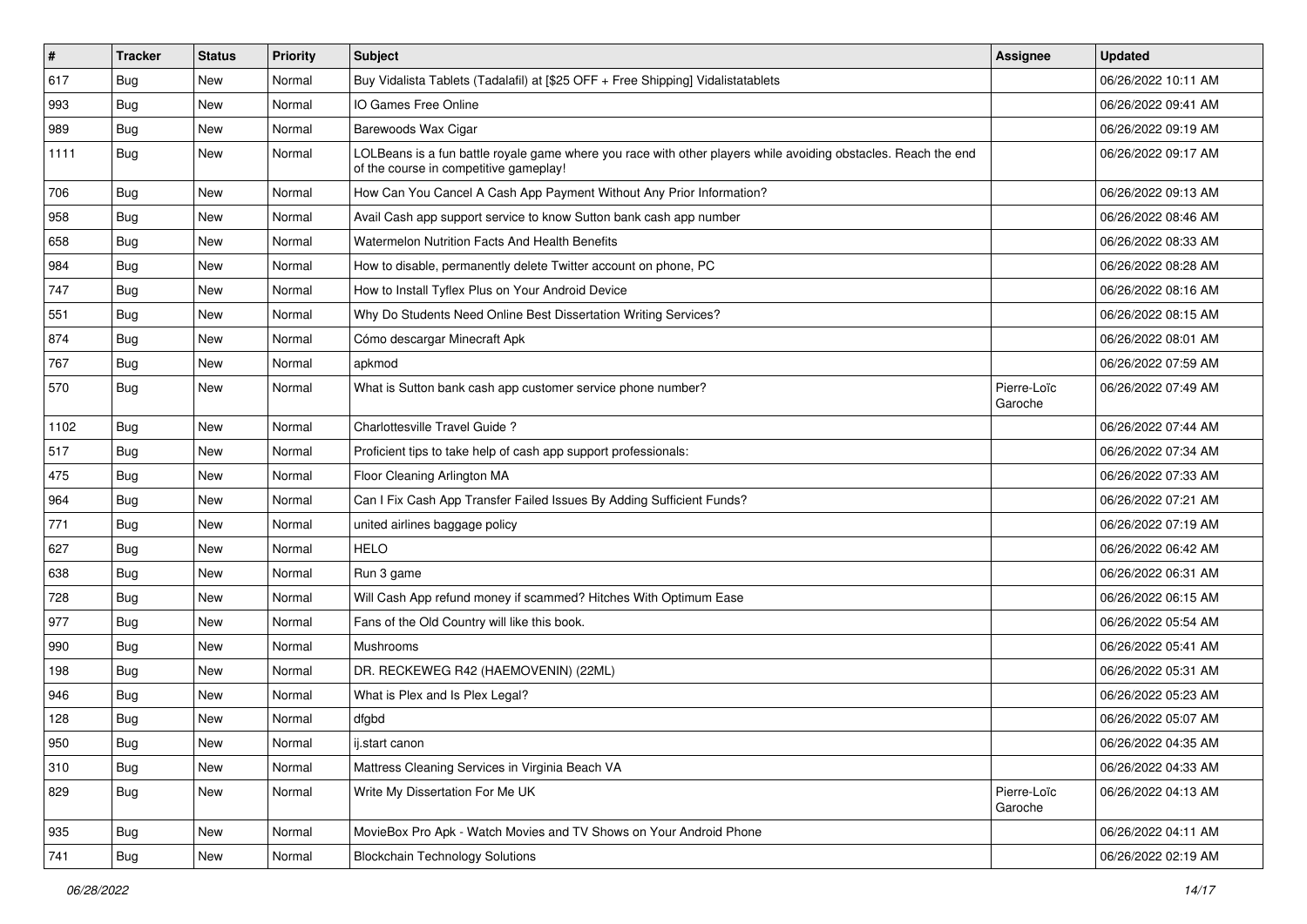| $\vert$ # | <b>Tracker</b> | <b>Status</b> | Priority | <b>Subject</b>                                                                                          | <b>Assignee</b>      | <b>Updated</b>      |
|-----------|----------------|---------------|----------|---------------------------------------------------------------------------------------------------------|----------------------|---------------------|
| 259       | <b>Bug</b>     | New           | Normal   | call center services                                                                                    |                      | 06/26/2022 01:30 AM |
| 650       | <b>Bug</b>     | New           | Normal   | <b>Cherries Health Benefits</b>                                                                         |                      | 06/26/2022 12:57 AM |
| 708       | <b>Bug</b>     | New           | Normal   | Efficient ways to proceed with the cash app dispute process?                                            |                      | 06/26/2022 12:08 AM |
| 630       | <b>Bug</b>     | New           | Normal   | How Can I Load Cash App Card at Walmart straight away?                                                  |                      | 06/26/2022 12:04 AM |
| 635       | <b>Bug</b>     | New           | Normal   | Buy Steroids Online with OurMedicnes.com   Best Quality Steroids                                        |                      | 06/26/2022 12:01 AM |
| 954       | <b>Bug</b>     | New           | Normal   | AZ Screen Recorder Mod                                                                                  |                      | 06/25/2022 11:24 PM |
| 227       | Bug            | New           | Normal   | Cash App Help & Solutions - Here You Will Get Better Assistance                                         |                      | 06/25/2022 11:21 PM |
| 477       | <b>Bug</b>     | New           | Normal   | What Does Online Coupon Mean?                                                                           |                      | 06/25/2022 11:15 PM |
| 742       | <b>Bug</b>     | New           | Normal   | How Long Does Cash App Support Take To Respond For A Better Support?                                    |                      | 06/25/2022 11:00 PM |
| 955       | <b>Bug</b>     | New           | Normal   | How Long Does Verification Take On Cash App If You Apply For The Verification?                          | Christophe<br>Garion | 06/25/2022 10:50 PM |
| 800       | Bug            | New           | Normal   | Who Is an ETL Engineer                                                                                  |                      | 06/25/2022 10:31 PM |
| 1114      | Bug            | New           | Normal   | To control the car, all you must do is click to go left or right and release the button to go straight. |                      | 06/25/2022 10:15 PM |
| 956       | Bug            | New           | Normal   | FNF Free Mods Online                                                                                    |                      | 06/25/2022 09:59 PM |
| 1106      | <b>Bug</b>     | New           | Normal   | How Do I Get Cash App ++ Without Confronting Any Technical Glitches?                                    |                      | 06/25/2022 09:53 PM |
| 710       | <b>Bug</b>     | New           | Normal   | Take Necessary Assistance If You Are Unable Activate Cash App Card                                      |                      | 06/25/2022 09:26 PM |
| 1103      | <b>Bug</b>     | New           | Normal   | Idle game fix bug                                                                                       |                      | 06/25/2022 09:08 PM |
| 979       | Bug            | New           | Normal   | Free Gas Cards for the Unemployed                                                                       |                      | 06/25/2022 09:02 PM |
| 731       | <b>Bug</b>     | New           | Normal   | Avail Of Cash App Customer Service If Unable To Down Cash App Mobile App?                               |                      | 06/25/2022 08:36 PM |
| 1024      | Bug            | New           | Normal   | How to choose the right broker                                                                          |                      | 06/25/2022 06:23 PM |
| 1025      | Bug            | New           | Normal   | how to change the logo in wordpress                                                                     |                      | 06/25/2022 06:20 PM |
| 1026      | <b>Bug</b>     | New           | Normal   | New Puzzle Game for All Age - Dordle                                                                    |                      | 06/25/2022 06:17 PM |
| 1027      | Bug            | New           | Normal   | Word hurdle: Viral and Fun Online Game                                                                  |                      | 06/25/2022 06:13 PM |
| 636       | <b>Bug</b>     | New           | Normal   | What is the most popular furniture color?                                                               |                      | 06/25/2022 04:57 PM |
| 483       | <b>Bug</b>     | New           | Normal   | UK best essay writing service                                                                           |                      | 06/25/2022 04:05 PM |
| 598       | <b>Bug</b>     | New           | Normal   | Universo s / f Download                                                                                 |                      | 06/25/2022 03:38 PM |
| 765       | <b>Bug</b>     | New           | Normal   | Follow proper initiatives to check my cash app                                                          |                      | 06/25/2022 10:08 AM |
| 239       | <b>Bug</b>     | New           | Normal   | Algunas características más de Choices MOD APK                                                          |                      | 06/25/2022 10:05 AM |
| 641       | Bug            | New           | Normal   | Get Best Economics Dissertation Writing Service                                                         |                      | 06/25/2022 10:04 AM |
| 711       | Bug            | New           | Normal   | Human Fall Flat Apk Download                                                                            |                      | 06/25/2022 09:44 AM |
| 1126      | <b>Bug</b>     | New           | Normal   | 1PLSD                                                                                                   |                      | 06/25/2022 09:36 AM |
| 781       | Bug            | New           | Normal   | Free Whatsapp Group to Join                                                                             |                      | 06/25/2022 01:25 AM |
| 344       | <b>Bug</b>     | New           | Normal   | Odor Removal Services in Chesapeake VA                                                                  |                      | 06/25/2022 12:42 AM |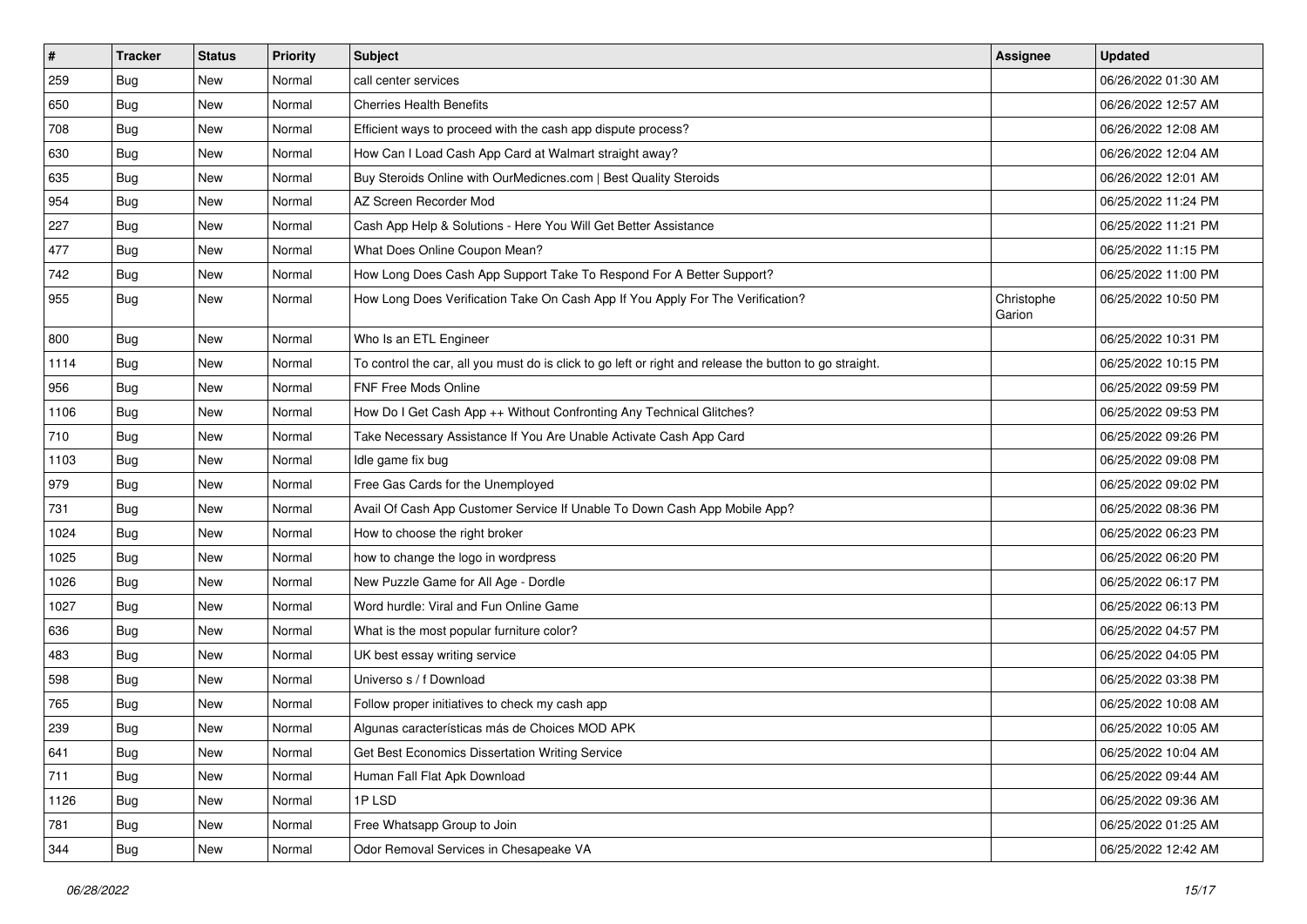| $\vert$ # | <b>Tracker</b> | <b>Status</b> | Priority | Subject                                                                           | <b>Assignee</b>        | <b>Updated</b>      |
|-----------|----------------|---------------|----------|-----------------------------------------------------------------------------------|------------------------|---------------------|
| 316       | Bug            | New           | Normal   | Finden Sie den besten Klingelton für Ihr Telefon                                  |                        | 06/24/2022 10:28 PM |
| 721       | <b>Bug</b>     | <b>New</b>    | Normal   | Cómo instalar un Mod Apk                                                          |                        | 06/24/2022 09:39 PM |
| 629       | <b>Bug</b>     | New           | Normal   | How Can I Load Cash App Card at Walmart straight away?                            |                        | 06/24/2022 07:55 PM |
| 701       | <b>Bug</b>     | New           | Normal   | Why Law Essay Helper UK is Necessary?                                             |                        | 06/24/2022 03:17 PM |
| 1125      | <b>Bug</b>     | <b>New</b>    | Normal   | What is Wordscapes?                                                               |                        | 06/24/2022 09:05 AM |
| 736       | <b>Bug</b>     | New           | Normal   | Want to Edit in My Website (transfer-factor.net) Unfortunately, Unable to Edit It |                        | 06/24/2022 07:32 AM |
| 1124      | <b>Bug</b>     | New           | Normal   | Cookie clicker unblocked                                                          |                        | 06/24/2022 05:14 AM |
| 688       | Bug            | New           | Normal   | How to use twitch.tv/activate?                                                    |                        | 06/24/2022 04:16 AM |
| 1123      | <b>Bug</b>     | New           | Normal   | Where To Watch FIFA World Cup 2022                                                |                        | 06/24/2022 03:51 AM |
| 933       | Bug            | <b>New</b>    | Normal   | How Can I Watch Movies on My Mobile Phone                                         |                        | 06/24/2022 12:55 AM |
| 1105      | Bug            | New           | High     | What is Mahjong online?                                                           |                        | 06/23/2022 04:02 PM |
| 1122      | Bug            | <b>New</b>    | Normal   | Count the number of words on the Microsoft Word application in the phone          |                        | 06/23/2022 04:19 AM |
| 313       | <b>Bug</b>     | New           | Normal   | Water Extraction Services in Virginia Beach VA                                    |                        | 06/23/2022 02:14 AM |
| 766       | <b>Bug</b>     | New           | Normal   | Pobreflix Mod APK Review                                                          |                        | 06/23/2022 01:39 AM |
| 562       | Bug            | <b>New</b>    | Normal   | Learn Basic Mahjong Rules                                                         |                        | 06/23/2022 12:48 AM |
| 926       | <b>Bug</b>     | New           | Normal   | tavor 7                                                                           |                        | 06/22/2022 05:08 PM |
| 1121      | <b>Bug</b>     | New           | Normal   | LustreC do not run                                                                |                        | 06/22/2022 08:43 AM |
| 796       | Bug            | <b>New</b>    | Normal   | How Does Cash App ++ actually work and What is the process of it                  |                        | 06/22/2022 07:03 AM |
| 786       | <b>Bug</b>     | New           | Normal   | Best Assignment Help in Australia & UK                                            |                        | 06/21/2022 09:28 PM |
| 1069      | <b>Bug</b>     | <b>New</b>    | Normal   | how to get cash app support phone number 24*7 available                           |                        | 06/21/2022 08:36 PM |
| 249       | Bug            | New           | Normal   | Steps to Activate Cash App Card in Less then 2 Minutes - Get Information          | Pierre-Loïc<br>Garoche | 06/21/2022 07:52 PM |
| 1072      | Bug            | <b>New</b>    | Normal   | ij.start canon                                                                    |                        | 06/21/2022 06:56 PM |
| 1071      | Bug            | New           | Normal   | Cinema HD Review - Cinemahdv2.net                                                 |                        | 06/21/2022 06:54 PM |
| 464       | Bug            | New           | Normal   | Upholstery Cleaning Westchester MA                                                |                        | 06/21/2022 04:02 PM |
| 624       | <b>Bug</b>     | New           | Normal   | Use go with the Driving Directions for your go                                    |                        | 06/21/2022 04:54 AM |
| 1113      | Bug            | New           | Normal   | Press the button to control your car                                              |                        | 06/20/2022 12:09 PM |
| 1092      | <b>Bug</b>     | New           | Normal   | Ellison Estate Vineyard                                                           |                        | 06/20/2022 12:03 PM |
| 1088      | Bug            | New           | Normal   | Health And Fitness Tips 2022                                                      | Pierre-Loïc<br>Garoche | 06/20/2022 06:42 AM |
| 1110      | <b>Bug</b>     | New           | Normal   | Six Guns Mod Apk Answers Your Questions                                           | Pierre-Loïc<br>Garoche | 06/20/2022 04:42 AM |
| 860       | <b>Bug</b>     | New           | Normal   | pokemon guide                                                                     | Pierre-Loïc<br>Garoche | 06/18/2022 08:18 PM |